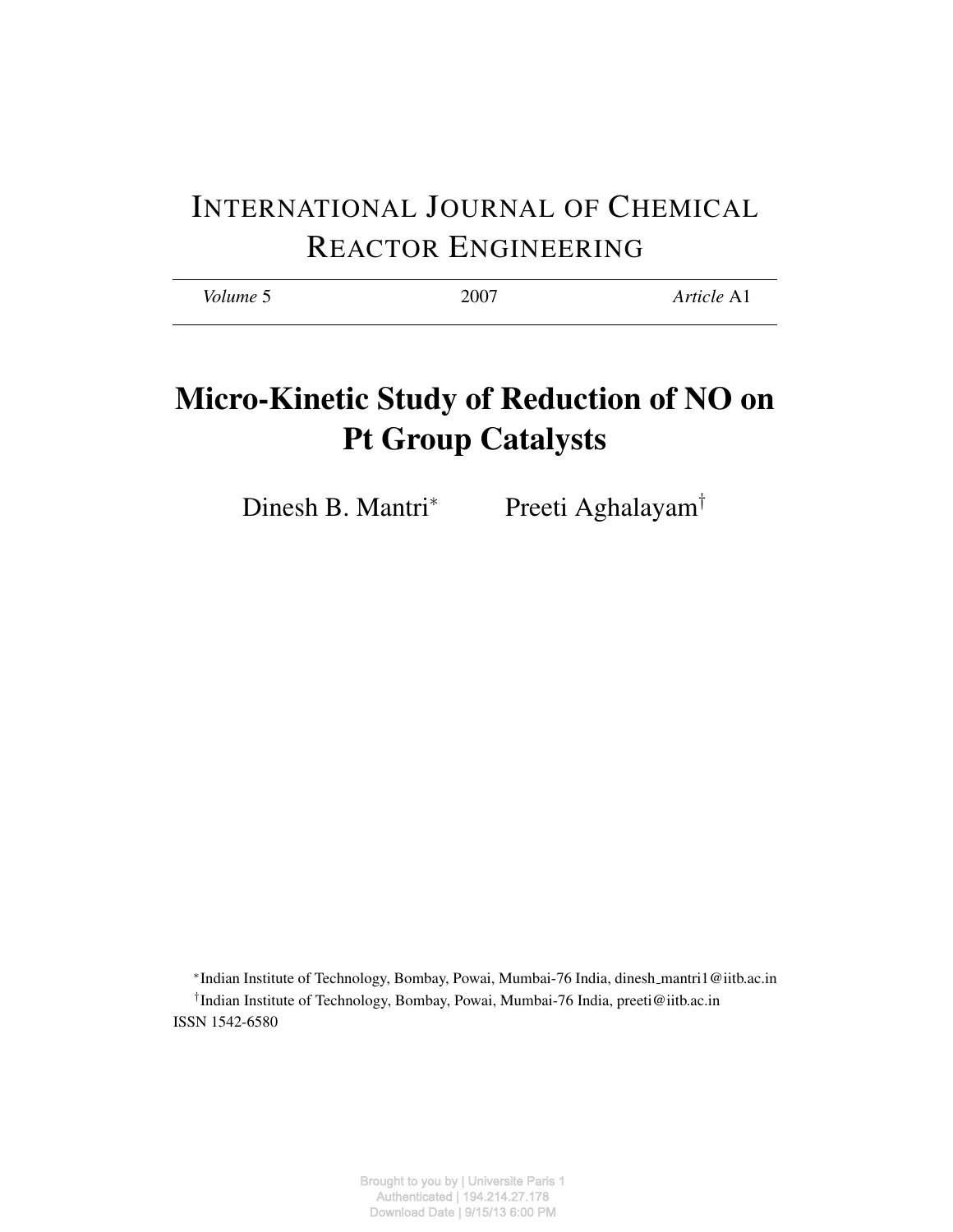# Micro-Kinetic Study of Reduction of NO on Pt Group Catalysts

Dinesh B. Mantri and Preeti Aghalayam

# Abstract

Catalytic reduction using CO has significant potential for the control of  $NO<sub>x</sub>$ using Pt group catalysts as CO is already present in the exhausts and Pt group catalysts have high durability in the presence of  $SO_2$  and  $H_2O$ . Different reaction mechanisms are given in the literature for this reaction based on NO dissociation, -NCO formation and so on, but the exact reaction mechanism capable of capturing experimentally observed features is as yet unavailable. To determine the kinetics and reaction mechanism, we propose here an elementary reaction mechanism based on NO dissociation applicable to Pt group catalysts and simulated with CHEMKIN 4.0.2 using single and multiple PSR (Perfectly Stirred Reactor) model. The activation energies of the elementary steps are found from the Unity Bond Index-Quadratic Exponential Potential (UBI-QEP) method. Excellent agreement between literature experiments and our simulation results are observed for the NO-CO reaction on Pt and Rh catalysts and for the NO-CO- $O<sub>2</sub>$ reaction on Ir catalyst. The effect of temperature on the NO reduction activity is captured well by the model. Additionally the simulations can also point towards importance of particular reactions, selectivity to  $N_2$ , effects of surface coverage, effects of residence time and catalytic surface area on NO reduction.

KEYWORDS: NO, CO, Pt, surface reaction mechanism, CHEMKIN, PSR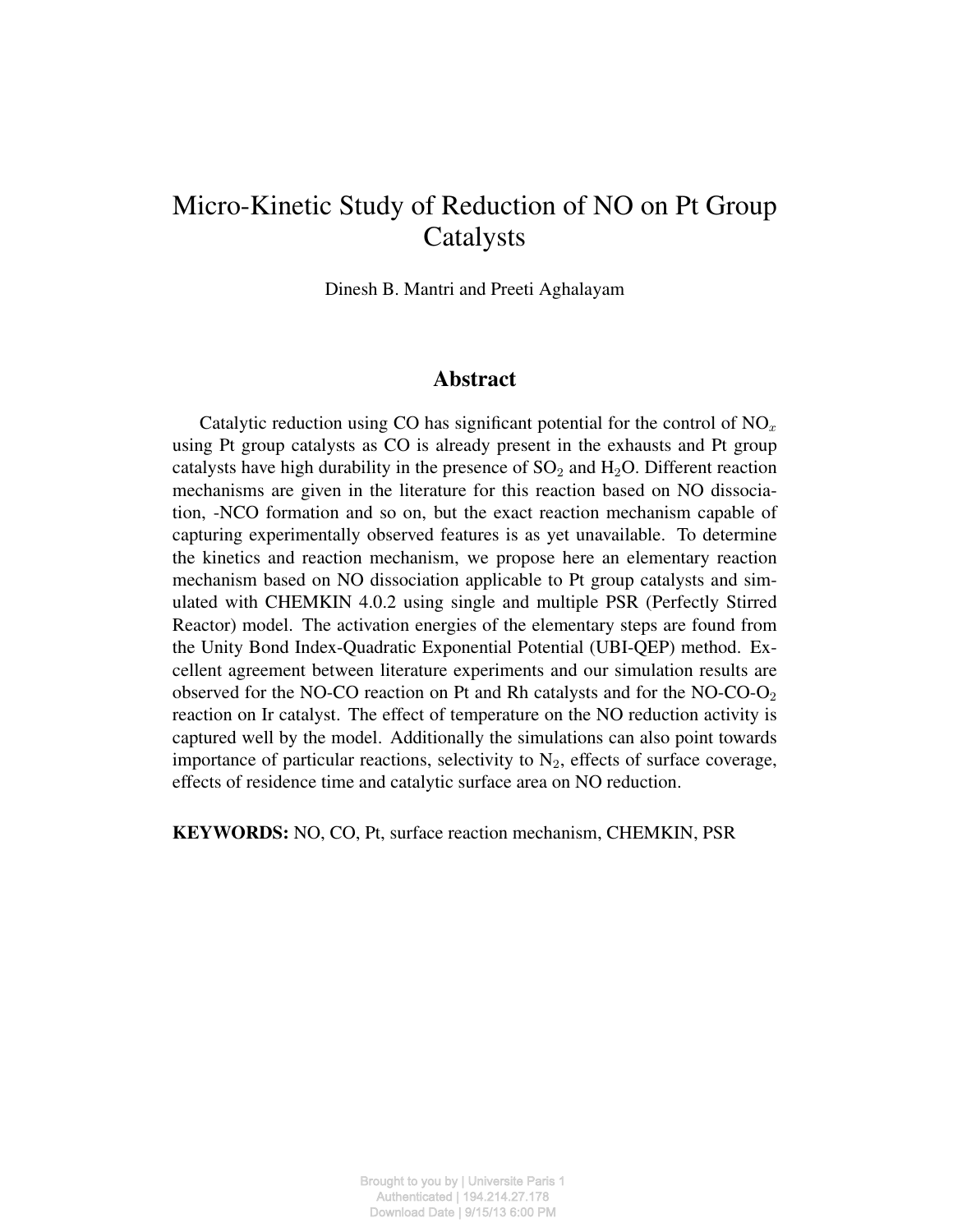#### **1. INTRODUCTION**

Oxides of nitrogen  $(NO<sub>x</sub>)$  are common atmospheric pollutants arising from both stationary sources and automobile engines. They are harmful and toxic for human and aquatic life, leading to photochemical smog and acid rain. Different technologies are used or proposed to control the emissions of  $NO<sub>x</sub>$  from automobiles (e.g. Three-way catalytic converter,  $NO<sub>x</sub>$  storage catalyst, Selective Catalytic Reduction (SCR)).

Researchers are focusing attention on selective catalytic reduction of  $NO<sub>x</sub>$  by hydrocarbons (HC-SCR) in which hydrocarbons act as reductants to convert  $NO<sub>x</sub>$  selectively to  $N<sub>2</sub>$ , in the presence of significant oxygen. As Pt group catalysts (Pt, Pd, and Rh) are already used in the catalytic converter and are known to have high durability in the presence of  $H_2O$  and  $SO_2$ (Ciambelli et al., 2000; Zhang et al., 1992), these catalysts are proposed for SCR as well. Several review papers discussing various aspects of HC-SCR are available in the literature (Fritz and Pitchon, 1997; Amiridis et al., 1996; Burch et al., 2002).

Surface reactions for HC-SCR will necessarily include the steps for reduction of NO by CO, and its corresponding oxidation to  $CO<sub>2</sub>$ , as a sub-set of the total reaction mechanism. The reduction of NO by CO is well-studied in the literature - due in part to its importance in the catalytic converter and the NO-HC reaction (Parvulescu et al., 1998; Kobylinski and Taylor, 1974; Hecker and Bell, 1983; Chambers et al., 2001; Harmsen et al., 2001; Bera et al., 2001). Also, CO is a regulated pollutant, and typically present in automobile exhaust. Considering all these facts, several surface reaction mechanisms (for Pt and Rh catalysts) are proposed in the literature for the reduction of NO by CO (Hecker and Bell, 1983; Oh et al., 1986; Chatterjee et al., 2001; Fink et al., 1992; Granger et al., 1998a; Sarkar and Khanra, 2004). In the presence of  $O_2$  (under lean burn condition), Ir catalyst is found to be more effective than other Pt group catalysts. However, a reliable, quantitative reaction mechanism capable of capturing experimentally observed features is not available for NO-CO and NO-CO-O<sub>2</sub> reactions.

In this work, a quantitative elementary reactions mechanism is proposed for the NO-CO and NO-CO-O2 reactions on Pt group catalysts. Various reactor models like PSR (Perfectly Stirred Reactor), series of 10 and 20 PSRs are considered and the simulation results are compared to literature experiments. Excellent agreement in the variation of reactant conversions and product selectivities with reaction temperature is obtained. Complete information about the rate constants of the involved elementary reactions is provided. The roles of adsorbed species concentrations in determining the product composition are analysed in detail. Importance of each elementary reaction is examined using sensitivity analysis.

# **2. SURFACE REACTION MECHANISM**

The reaction between CO and NO yields  $CO<sub>2</sub>$  and N<sub>2</sub> as main products and N<sub>2</sub>O as an important side product. In the presence of  $O_2$  (lean burn conditions), CO is oxidized to give  $CO_2$  by the free oxygen as well. The following global reactions are suggested for this system (Hahn and Lintz, 1989):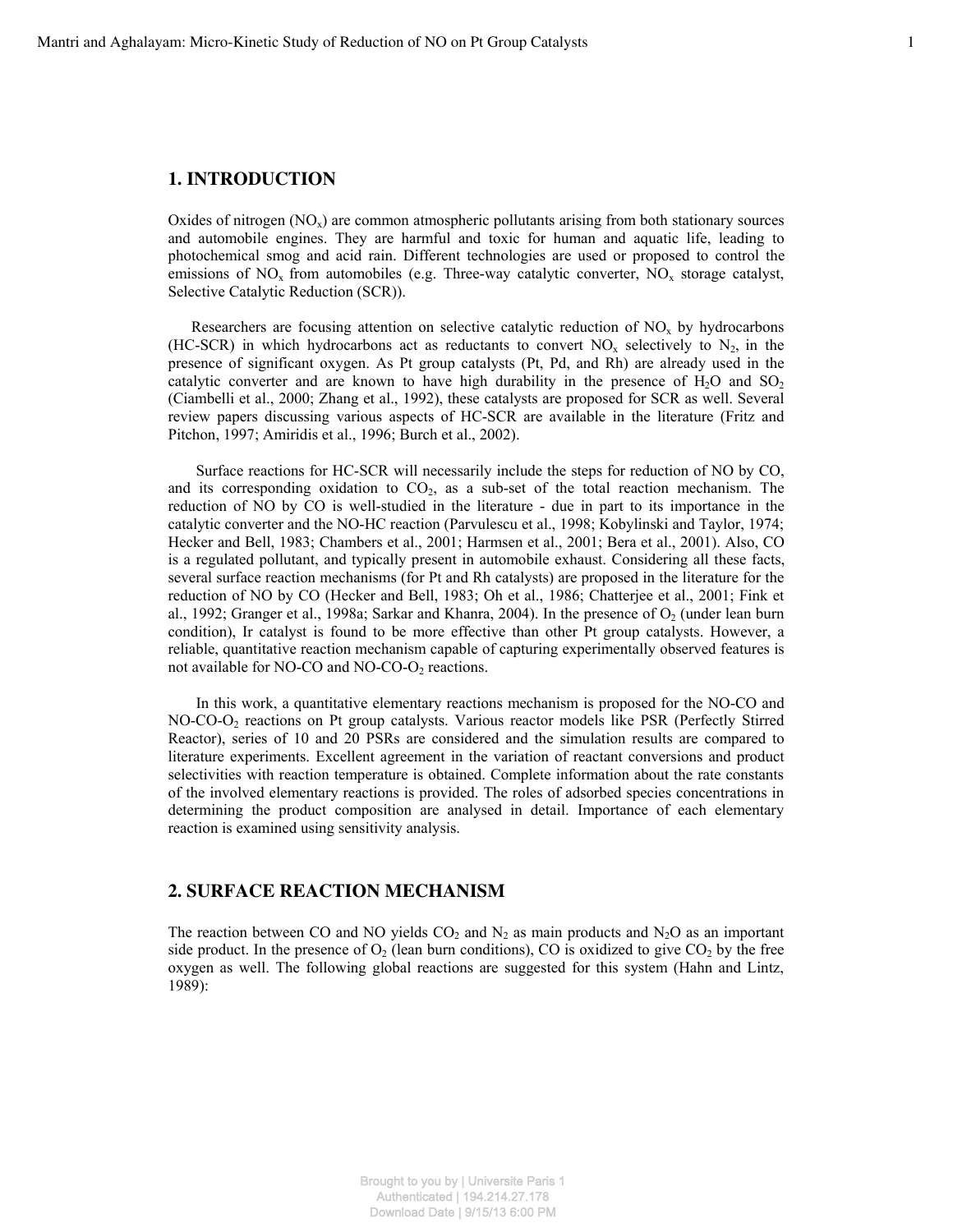$2CO + O_2 \rightarrow 2CO_2$  $CO + 2NO \rightarrow N_2O + CO_2$  $2CO + 2NO \rightarrow N_2 + 2CO_2$ 

However, such global reaction sets rarely serve as good predictive tools due to the limitations that the kinetic parameters associated with them are fitted to a narrow range of operating conditions. Detailed reaction mechanisms based on elementary steps are a better option, as they are able to capture the underlying science from a fundamental standpoint. Furthermore, the microkinetic approach (Braun et al., 2001) possesses the additional advantage that it does not require any assumptions about the rate determining step and is thus likely to be valid over a large range of operating conditions.

Granger and co-workers (1998a; 1998b; 1999; 2002) have proposed a surface reaction mechanism for the reduction of NO by CO, on Pt group catalysts, involving NO dissociation, and  $N_2$  and  $N_2O$  formation. An estimate of the pre-exponential and activation energy for the overall (global) reaction rate expression derived from this reaction mechanism has been obtained by fitting to experimental data. However, since the information regarding the rates of individual reactions in the mechanism is not provided, the validity range of this kinetic data is small. Similarly, other authors have estimated overall reaction orders, activation energies, and so on from experimental data (Hecker and Bell, 1983; Permana et al., 1995; Na-Ranong et al., 2002) which are valid within narrow ranges of operating conditions.

Shustorovich and Bell (1993) have proposed a detailed reaction mechanism involving the formation of N<sub>2</sub>, N<sub>2</sub>O and NH<sub>3</sub> (in the presence of H<sub>2</sub> in the feed) and provided information regarding the activation energies of individual, elementary reaction steps, for various transition metal catalysts. Some of the observed features can be explained by analysis of the activation energies. However, pre-exponential factors are not provided, and quantitative comparisons with experiments are not shown. There are some issues with respect to the steps involving  $N_2O$ formation proposed in this work, as discussed further below. Our work is in close accord with this article but addresses some of these drawbacks.

 Oh et al. (1986) have proposed a reaction mechanism for the reduction of NO by CO on Rh(111) catalysts. The formation of  $N_2O$  is ignored. An N-CO "interaction energy" value, and the NO desorption pre-exponential are fitted in order that the simulation results match the  $CO<sub>2</sub>$ formation rates measured in the experiments. In the model, the fractional coverage of oxygen is ignored in the site conservation equation (assuming it is negligibly small), which may not always be valid. Some of the other drawbacks of this reaction mechanism are discussed in detail in section 3.2.

Chatterjee et al. (2001) propose a quantitative detailed reaction mechanism, which includes several steps for the reduction of NO by CO for Pt and Rh, relevant for catalytic converter conditions, and couple it with CFD simulations, while other researchers use a simple reaction mechanism for the NO-CO system on  $Pt(100)$ , at low pressures, and perform bifurcation analysis (Fink et al., 1992; Makeeva and Kevrekidis, 2004; Imbihl et al., 1992; Frank and Renken, 1998). However, the formation of  $N<sub>2</sub>O$  is not considered in any of these mechanisms.

The literature on the NO-CO system indicates a fair consensus on some of the reaction steps – molecular NO adsorption, dissociation of adsorbed NO to form adsorbed N and O species, and the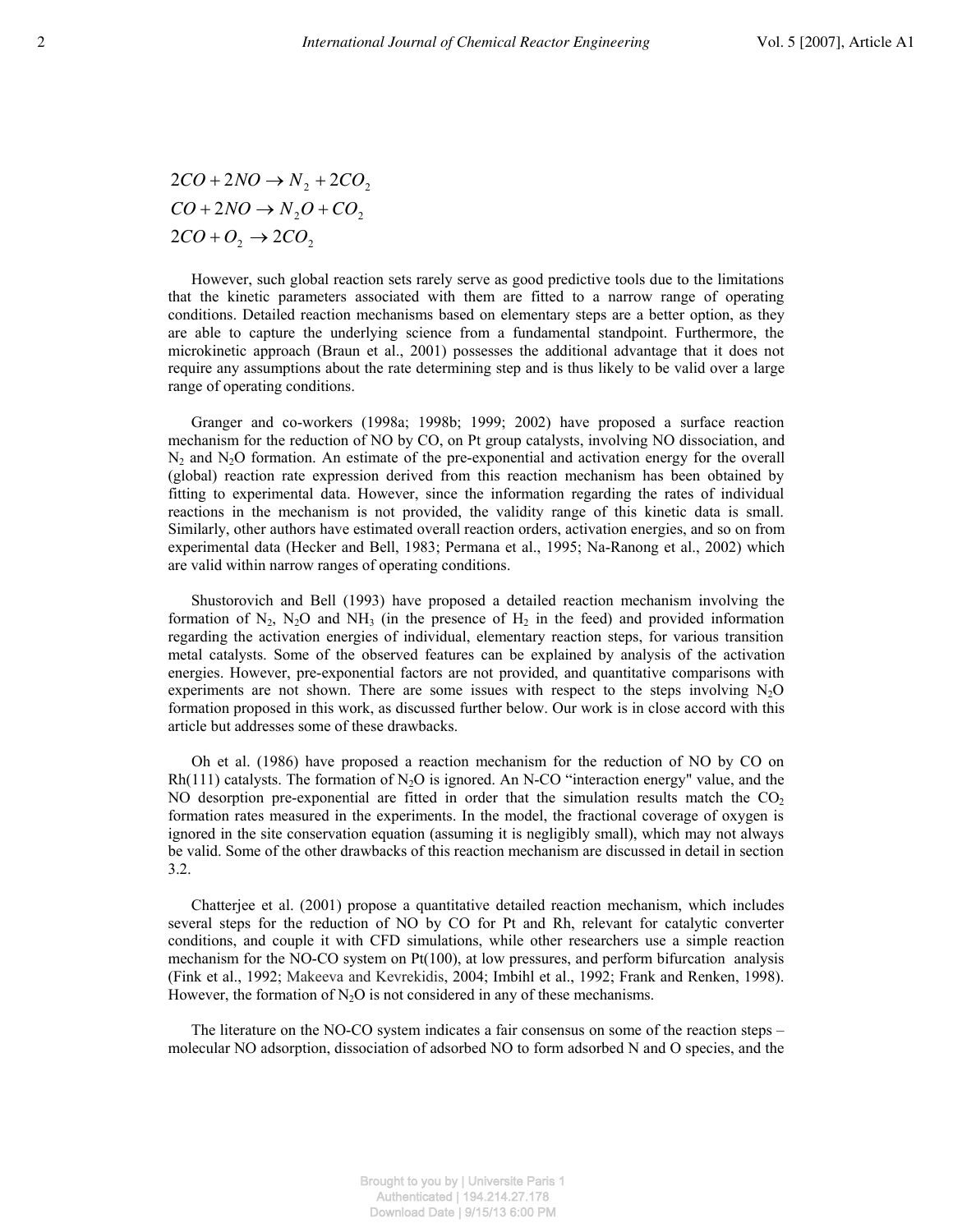oxidation of molecularly adsorbed CO to form  $CO<sub>2</sub>$ . The steps involving the formation of the products  $N_2$  and  $N_2O$  are however, under contention. On the one hand, several articles point to the reaction  $2N^* \rightarrow N_2 + 2^*$  as the only source of N<sub>2</sub> (Permana et al., 1995; Belton et al., 1995; Holles et al., 2000; Ohno et al., 2003), while on the other hand, the intermediacy of  $N_2O$  in the formation of  $N_2$  is strongly proposed by other researchers (Hecker and Bell, 1983; Oh et al., 1986; Shustorovich and Bell, 1993; Cho et al., 1989; Taylor and Schlatter, 1980). NCO has been proposed as an intermediate by some others (Silva and Schmal, 2003).

Based on our initial analysis of the reaction mechanism, the dissociation of molecularly adsorbed NO is a crucial step (in concurrence with literature results (Granger et al., 2002; Burch et al., 1994). Also, the formation of  $N_2$  and  $N_2O$  are as follows:

$$
N^* + N^* \to N_2
$$
  

$$
NO^* + N^* \to N_2O^* \to N_2O
$$

This implies that we ignore the following pathway for  $N_2$  formation from  $N_2O$ :

 $N_2O^* \rightarrow N_2 + O^*$ 

First of all, we believe that the experiments of Belton et al. (1995) conclusively eliminate this pathway. Secondly, the activation energy for the above step is given to be zero by Shustorovich and Bell (1993). From this we expect that as soon as  $N_2O^*$  is formed, it will convert to  $N_2$ . The activation energy for desorption of  $N_2O^*$  being 5.6 kcal/mol on Pt(111) and 10 kcal/mol on Rh(111), we can expect to never see N<sub>2</sub>O as a gaseous product on Pt and Rh catalysts, due to the highly competitive parallel path consuming  $N_2O^*$  to  $N_2$  (assuming that the pre-exponentials for both pathways are comparable in magnitude). Needless to say, considerable N<sub>2</sub>O has been observed as a product, at low temperatures, for Pt (Chambers et al., 2001; Granger et al., 1998a) and for Rh (Chambers et al., 2001; Hecker and Bell, 1983; Kondarides et al., 2000; Belton and Schmieg, 1993). We believe that the one way to explain this feature is to follow the work of Belton (1995) and eliminate this pathway from reaction mechanisms, at least pending further quantitative information about the rate constant. Regarding -NCO and -CN as intermediates, it is found that only 5% of NO is consumed to –CN and –NCO species and also that they have very low stability in the NO-CO reaction (Lorimer and Bell, 1979), so these pathways are also not included in our reaction mechanism.

Considering all of these facts, the schematic representation of the surface reaction mechanism we propose is given in Table 1. The main features are: molecular adsorption of reactants NO and CO, dissociation of adsorbed NO\* to N\* and O\*, recombination of N\* to form  $N_2$ , reaction of adsorbed NO and  $N^*$  to form  $N_2O$  and finally, the reaction of adsorbed CO with O\* to form CO<sub>2</sub>. In the presence of  $O_2$  (NO-CO-O<sub>2</sub> system), additional steps for the dissociative  $O_2$  adsorption (first order) and desorption of O\* are also considered. All the reactions are considered as reversible including  $N_2$ ,  $N_2O$  and  $CO_2$  adsorption. The set of elementary reactions is assumed to remain the same for all the catalysts studied: Pt, Rh and Ir, with only the activation energies and sticking coefficient values being different on different catalysts.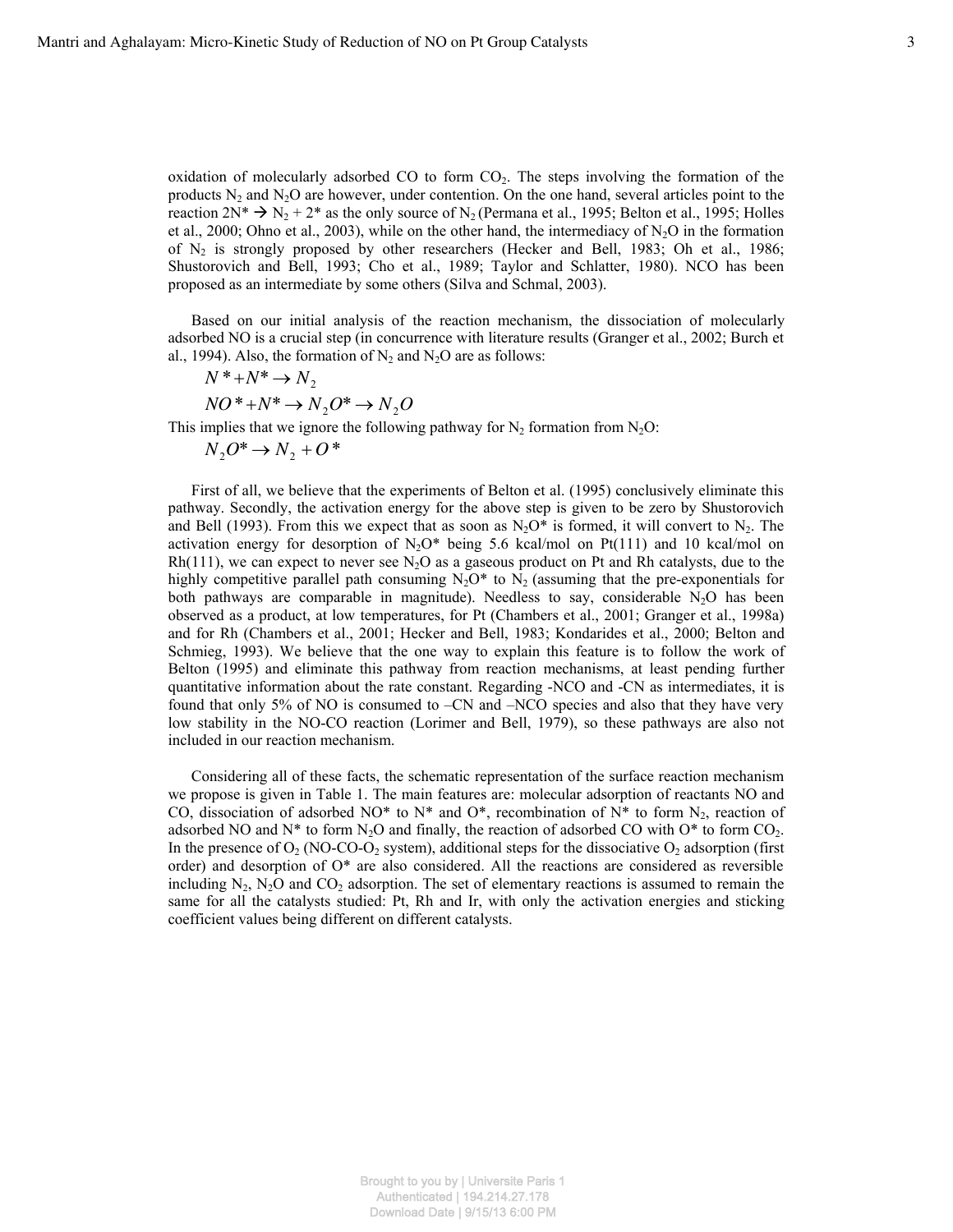

Table 1. Schematic representation of proposed surface reaction mechanism (\* and (g) refer to adsorbed species and gas species respectively).

#### **2.1 Reactor Model**

Since the length/diameter ratio of the reactors used in experimental studies (Chambers et al., 2001; Ogura et al., 2000) is small, we assume that there are no significant concentration and temperature gradients in the reactor, thus we consider a steady state isothermal catalytic PSR (Perfectly Stirred Reactor) for the mass balance of gas species. Since no real reactors behave as ideal PSRs, multiple (10 and 20) PSRs (same total volume as a single PSR) in series are considered as well. Simulation results with all these models are compared with literature experimental data. For the series of PSRs, the total volume, surface area and residence time for all the reactors together is assumed to be equal to that in case of the single PSR.

The surface intermediates are assumed to be in steady state, which implies that their rate of formation is equal to their rate of disappearance. The conservation of surface sites demands that the summation of all the fractional surface coverages is one. Detailed explanations of the model equations for the PSR are given in the CHEMKIN manual (CHEMKIN 4.0.2, 2005).

Information regarding the activation energy and the pre-exponential factor/sticking coefficient is required for each catalyst, for each reaction. To avoid the various discrepancies found in literature, we have calculated all the activation energies for the NO sub-chemistry using a semiempirical method called the Unity Bond Index-Quadratic Exponential Potential (UBI-QEP) method (Shustorovich and Sellers, 1998). These calculations are based on inputs of atomic/molecular heat of adsorption, relevant for the (111) surface of various metal catalysts. The atomic/molecular heats of adsorption and gas phase bond energies required for this method are taken from literature (Shustorovich and Bell, 1993; Hie et al., 1998). Thus it is to be understood that our proposed surface reaction mechanism is for  $Pt(111)$ ,  $Rh(111)$  and  $Ir(111)$  surfaces. The pre-exponential factors are maintained at the approximate levels determined by transition state theory as in earlier literature (Aghalayam et al., 2000). The values of 0.89 on Pt (Aghalayam et al., 2000), 0.67 on Rh (Bowker et al., 1999), and 0.92 on Ir (Burghaus et al., 1997) are considered for the CO adsorption sticking coefficient. For NO adsorption, a sticking coefficient of 0.6 on Pt, 0.67 on Rh and 0.6 on Ir are assumed whereas a sticking coefficient of 0.03 is used for the dissociative adsorption (first order) of  $O_2$  on Ir catalyst. The sticking coefficient for  $CO_2$  adsorption is taken to be 0.005 (Crocoll et al., 2005) while for  $N_2$  and  $N_2O$ , sticking coefficients are assumed to be 0.001 for all the catalysts. Pre-exponential factors/sticking coefficients and activation energies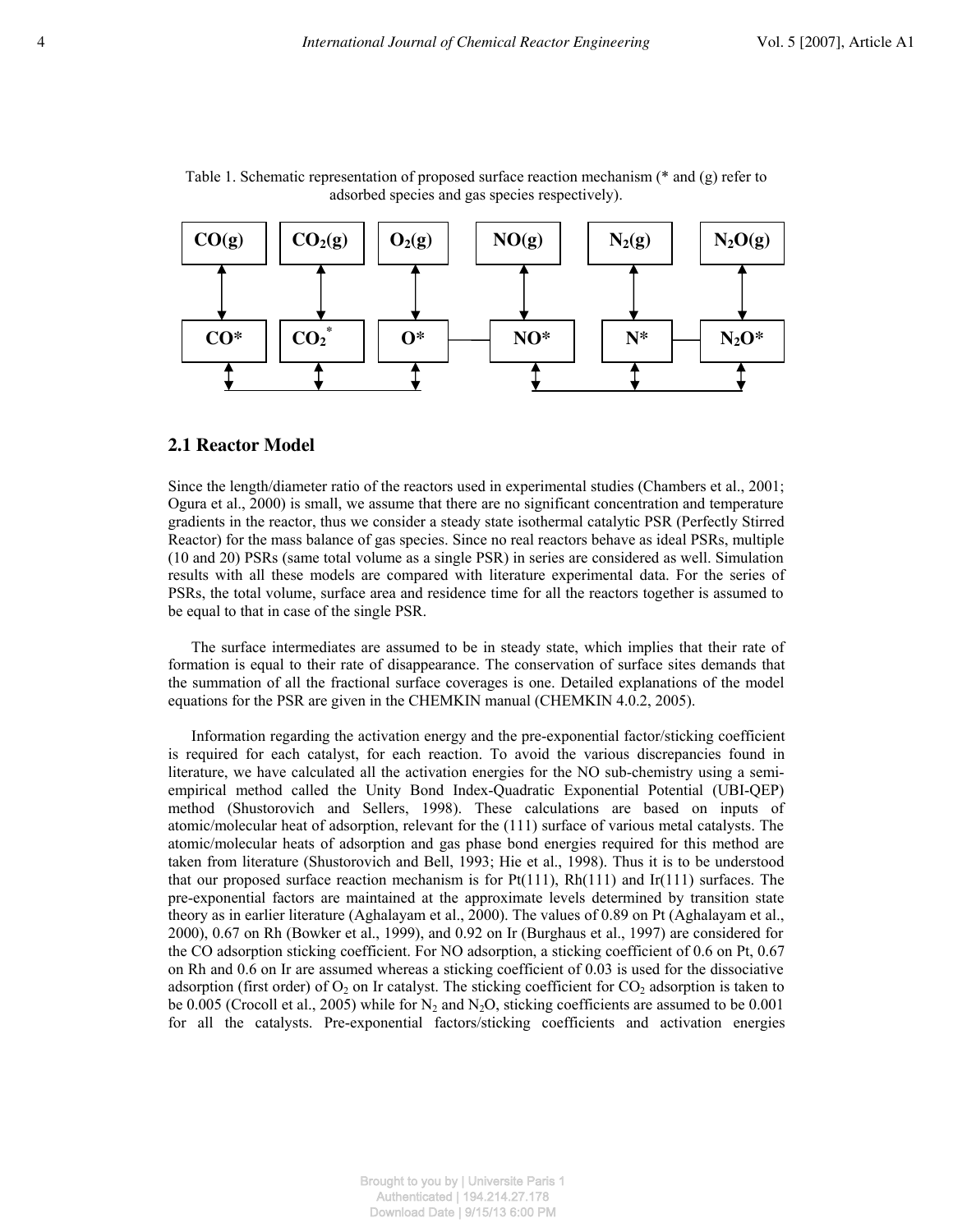corresponding to each of the elementary reactions for the different catalysts (Pt, Rh, and Ir) used in this study are also shown in Table 2.

Table 2. Surface reaction mechanism in CHEMKIN format for the NO-CO reaction on Pt, Rh catalysts and the NO-CO-O<sub>2</sub> reaction on Ir catalyst.

| No             | calarysis and the $100^\circ$ CO $0.02$ reaction on it calarysi.<br>Reactions       |                     |                  |  |  |  |  |  |
|----------------|-------------------------------------------------------------------------------------|---------------------|------------------|--|--|--|--|--|
|                | !A(mole-cm-sec-K) !b !Ea (kJ/mol)<br>$!(k = A T^{**}b exp(-Ea/RT))$                 |                     |                  |  |  |  |  |  |
|                |                                                                                     |                     |                  |  |  |  |  |  |
|                | !**** SURFACE MECHANISM FOR NO-CO REACTIONS ON Pt                                   |                     |                  |  |  |  |  |  |
|                |                                                                                     |                     |                  |  |  |  |  |  |
| $\mathbf 1$    | NO $+Pt(S)$ =>NO(S)                                                                 | $6.000E-01$ 0.0 0.0 |                  |  |  |  |  |  |
|                | STICK                                                                               |                     |                  |  |  |  |  |  |
| $\mathbf{2}$   | $\Rightarrow NO$ +Pt (S)<br>NO(S)                                                   | $1.000E+13$ 0.0     | 109.085          |  |  |  |  |  |
|                | $\text{INO}(S)$ +Pt (S) =>N(S) +O(S)                                                | 4.818E+19           |                  |  |  |  |  |  |
| 3b             |                                                                                     |                     | 0.0<br>52.565    |  |  |  |  |  |
| 3n             | NO(S) +Pt(S) =>N(S) +O(S) 4.818E+19 0.0<br>N(S) +O(S) => NO(S) +Pt(S) 4.818E+19 0.0 |                     | 61.000           |  |  |  |  |  |
| 4              |                                                                                     |                     | 152.68           |  |  |  |  |  |
| 5              | $N(S)$ + $N(S)$ => $N2$ + $Pt(S)$ + $Pt(S)$ 4.818E+19                               |                     | $0.0$<br>111.276 |  |  |  |  |  |
| 6              | $N2$ +Pt(S) +Pt(S) =>N(S) +N(S) 1.000E-03                                           |                     | 0.0<br>0.0       |  |  |  |  |  |
|                | STICK                                                                               |                     |                  |  |  |  |  |  |
| $\overline{7}$ | $NO(S)$ + $N(S)$ = > $N2O(S)$ + $Pt(S)$ 4.818E + 19                                 |                     | 0.0<br>89.066    |  |  |  |  |  |
| 8              | $N2O(S)$ +Pt (S) =>NO(S) +N(S)                                                      | 4.818E+19 0.0       | 15.094           |  |  |  |  |  |
| 9              | $\Rightarrow$ N2O +Pt (S)<br>:(S) =>N2O(S)<br>N2O(S)                                | $1.000E+13$ 0.0     | 23.430           |  |  |  |  |  |
| 10             | $N2O$ +Pt (S) =>N2O(S)                                                              | $1.000E - 03$       | 0.0<br>0.0       |  |  |  |  |  |
|                | STICK                                                                               |                     |                  |  |  |  |  |  |
| 11             | $CO$ +Pt (S) =>CO(S)                                                                | $8.900E - 01$       | 0.0<br>0.0       |  |  |  |  |  |
|                | STICK                                                                               |                     |                  |  |  |  |  |  |
| 12             | CO(S) $=$ >CO +Pt(S) $1.000E+13$ 0.0<br>CO(S) +O(S) = >CO2(S) +Pt(S) 4.818E+19 0.0  |                     | 133.880          |  |  |  |  |  |
| 13             |                                                                                     |                     | 97.269           |  |  |  |  |  |
| 14             | $CO2(S)$ +Pt (S) =>CO(S) +O(S)                                                      | 4.818E+19 0.0       | 77.147           |  |  |  |  |  |
| 15             | $CO2(S)$ => $CO2 + Pt(S)$                                                           | $1.000E+13$ 0.0     | 15.185           |  |  |  |  |  |
| 16             | $CO2 + Pt(S) \implies CO2(S)$                                                       | 0.0050000 0.0       | 0.0              |  |  |  |  |  |
|                | STICK                                                                               |                     |                  |  |  |  |  |  |
|                |                                                                                     |                     |                  |  |  |  |  |  |
|                | !**** SURFACE MECHANISM FOR NO-CO REACTIONS ON Rh                                   |                     |                  |  |  |  |  |  |
|                |                                                                                     |                     |                  |  |  |  |  |  |
| $\mathbf{1}$   | NO $+Rh(S)$ =>NO(S)                                                                 | $6.700E-01$ 0.0 0.0 |                  |  |  |  |  |  |
|                | STICK                                                                               |                     |                  |  |  |  |  |  |
| $\mathbf{2}$   |                                                                                     | $1.000E+13$ 0.0     | 109.085          |  |  |  |  |  |
| 3              | NO(S) =>NO +Rh(S)<br>NO(S) +Rh(S) =>N(S) +O(S)                                      | 4.818E+19  0.0      | 27.922           |  |  |  |  |  |
| 4              | N(S) $+O(S)$ => NO(S) +Rh(S) 4.818E+19                                              |                     | 0.0<br>199.166   |  |  |  |  |  |
| 5              |                                                                                     |                     | 111.276          |  |  |  |  |  |
| 6              | $N(S)$ +N(S) =>N2 +Rh(S) +Rh(S) 4.818E+19 0.0<br>N2                                 |                     |                  |  |  |  |  |  |
|                | $+Rh(S)$ $+Rh(S)$ $\Rightarrow N(S)$ $+N(S)$                                        | $1.000E-03$         | 0.0<br>0.0       |  |  |  |  |  |
|                | STICK                                                                               |                     |                  |  |  |  |  |  |
| 7b             | NO(S) +N(S) =>N2O(S) +Rh(S)<br>!NO(S) +N(S) =>N2O(S) +Rh(S)                         | 4.818E+19           | 0.0<br>89.066    |  |  |  |  |  |
| 7n             |                                                                                     | 4.818E+19           | 0.0<br>76.0      |  |  |  |  |  |
| 8              | $N20(S)$ +Rh (S) =>NO(S) +N(S)                                                      | 4.818E+19           | 0.0<br>8.818     |  |  |  |  |  |
| 9              | $=>N20$ +Rh (S)<br>$\therefore$ $\longrightarrow$ M20/S)<br>N2O(S)                  | 1.000E+13           | 0.0<br>41.84     |  |  |  |  |  |
| 10             | $N2O$ +Rh(S) =>N2O(S)                                                               | $1.000E-03$         | 0.0<br>0.0       |  |  |  |  |  |
|                | STICK                                                                               |                     |                  |  |  |  |  |  |
| 11             | $CO + Rh(S) = > CO(S)$                                                              | $6.700E - 01$ 0.0   | 0.0              |  |  |  |  |  |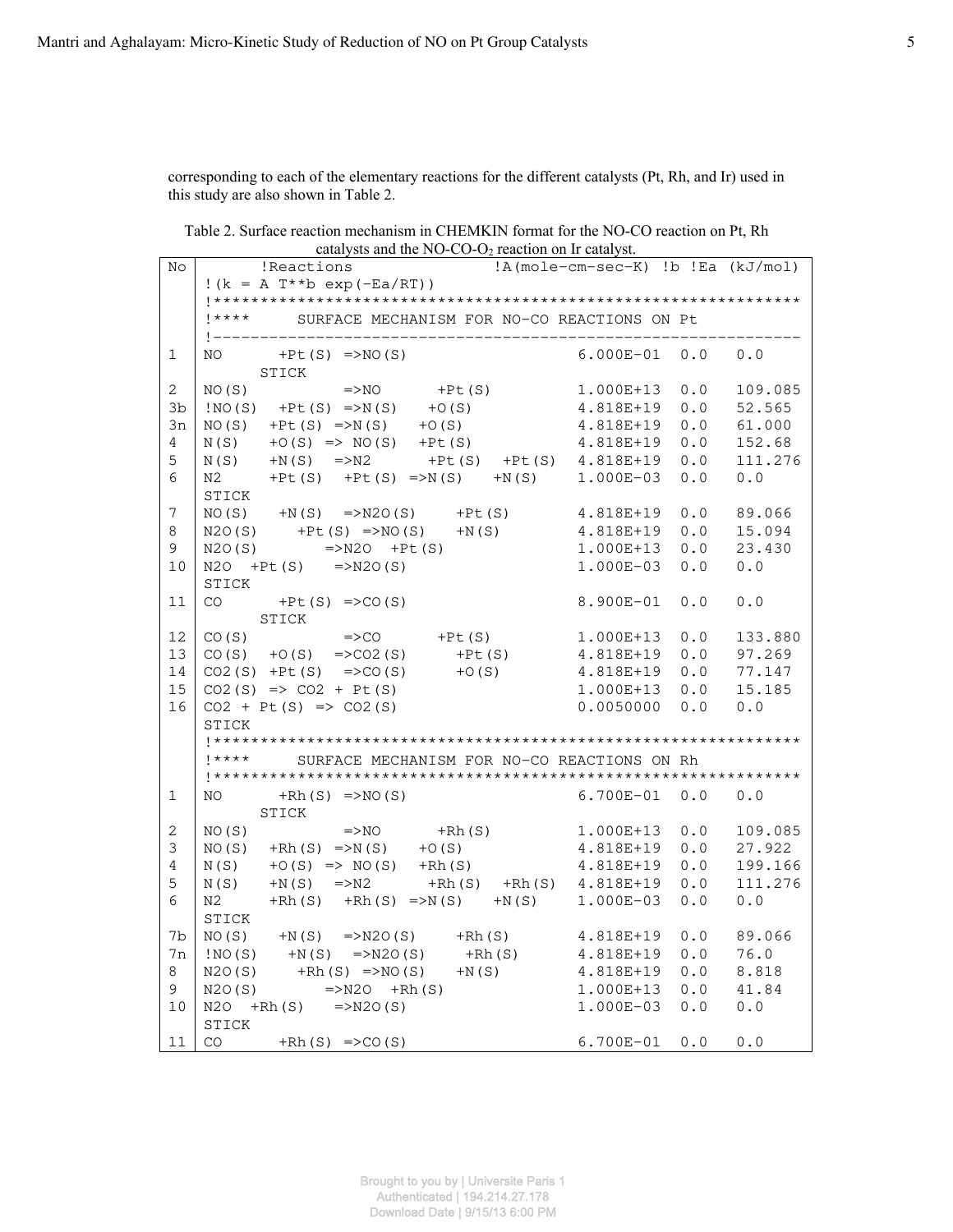|                 | STICK                                                                 |                               |  |  |  |  |  |
|-----------------|-----------------------------------------------------------------------|-------------------------------|--|--|--|--|--|
| 12              | $CO(S)$ =>CO +Rh(S)                                                   | 0.0<br>1.000E+13<br>133.880   |  |  |  |  |  |
| 13              | $CO(S)$ + O(S) = > CO2(S) + Rh(S) 4.818E+19                           | 0.0<br>101.91                 |  |  |  |  |  |
| 14              | $CO2(S)$ +Rh(S) =>CO(S) +O(S)                                         | 0.0<br>4.818E+19<br>47.144    |  |  |  |  |  |
| 15              | $CO2(S)$ => $CO2 + Rh(S)$                                             | 1.000E+13<br>0.0<br>21.661    |  |  |  |  |  |
| 16              | $CO2 + Rh(S) \implies CO2(S)$                                         | 0.0<br>0.0<br>0.0050000       |  |  |  |  |  |
|                 | STICK                                                                 |                               |  |  |  |  |  |
|                 |                                                                       |                               |  |  |  |  |  |
|                 | !**** SURFACE MECHANISM FOR NO-CO-O2 REACTIONS ON Ir                  |                               |  |  |  |  |  |
|                 |                                                                       |                               |  |  |  |  |  |
| $\mathbf{1}$    | NO $+Ir(S)$ =>NO(S)                                                   | $6.000E-01$ 0.0 0.0           |  |  |  |  |  |
|                 | STICK                                                                 |                               |  |  |  |  |  |
| 2               | $NO(S)$ => $NO$ +Ir(S)                                                | 0.0<br>128.473<br>1.000E+13   |  |  |  |  |  |
| 3               | NO(S) +Ir(S) =>N(S) +O(S)                                             | 0.0<br>32.200<br>4.818E+19    |  |  |  |  |  |
| $\overline{4}$  | $N(S)$ + 0(S) = > $NO(S)$ + Ir(S) 4.818E+19                           | 0.0<br>192.424                |  |  |  |  |  |
| 5               | $N(S)$ + $N(S)$ => $N2$ + $Ir(S)$ + $Ir(S)$ 4.818E+19                 | 0.0<br>164.578                |  |  |  |  |  |
| 6               | $+Ir(S)$ $+Ir(S)$ $\Rightarrow N(S)$ $+N(S)$ $1.000E-03$<br>N2        | 0.0<br>0.0                    |  |  |  |  |  |
|                 | STICK                                                                 |                               |  |  |  |  |  |
| $7\phantom{.0}$ | $NO(S)$ +N(S) =>N2O(S) +Ir(S)                                         | 4.818E+19<br>0.0<br>120.100   |  |  |  |  |  |
| 8               | $N2O(S)$ + I r (S) = > NO(S) + N(S)                                   | $0.0$<br>0.0<br>4.818E+19     |  |  |  |  |  |
| 9               | $N2O(S)$ =>N2O +Ir(S)                                                 | 0.0<br>58.576<br>1.000E+13    |  |  |  |  |  |
| 10              | $N2O + Ir(S)$ =>N2O(S)                                                | $1.000E - 03$<br>0.0<br>0.0   |  |  |  |  |  |
|                 | STICK                                                                 |                               |  |  |  |  |  |
| 11              | $CO + Ir(S) = > CO(S)$                                                | 0.0<br>$0.0$<br>8.900E-01     |  |  |  |  |  |
|                 | STICK                                                                 |                               |  |  |  |  |  |
| 12              | $CO(S)$ =>CO +Ir(S)                                                   | 0.0<br>142.256<br>1.000E+13   |  |  |  |  |  |
| 13              | $CO(S)$ + $O(S)$ = > $CO2(S)$ + Ir (S)                                | $0.0$<br>4.818E+19<br>104.172 |  |  |  |  |  |
| 14              | $CO2(S) + Ir(S)$ =>CO(S) +0(S)                                        | $0.0$<br>61.130<br>4.818E+19  |  |  |  |  |  |
| 15              | $CO2(S)$ => $CO2 + Ir(S)$                                             | 0.0<br>1.000E+13<br>18.097    |  |  |  |  |  |
| 16              | $CO2 + Ir(S) \Rightarrow CO2(S)$                                      | 0.0<br>0.0<br>0.0050000       |  |  |  |  |  |
|                 | STICK                                                                 |                               |  |  |  |  |  |
| 17              | 02 $+Ir(S)$ $+Ir(S)$ $=>0(S)$ $+O(S)$ 3.000E-02                       | $0.0 \t 0.0$                  |  |  |  |  |  |
|                 | STICK                                                                 |                               |  |  |  |  |  |
|                 | $FORD/Ir(S)$ 1/                                                       |                               |  |  |  |  |  |
|                 | $18 \mid O(S)$ + 0(S) = > Ir(S) + Ir(S) + 02 4.818 E + 21 0.0 280.320 |                               |  |  |  |  |  |

#### **2.2 Solution Methodology**

Reaction mechanisms with kinetic data for Pt and Rh (NO-CO) and Ir (NO-CO- $O<sub>2</sub>$ ) catalysts, in CHEMKIN format, are given in Table 2. Feed concentrations and catalyst characteristics used in the various experiments differ slightly. Chambers and co-workers (2001) carried out the experiments on  $SiO<sub>2</sub>$  supported Pt group catalysts (Pt/SiO<sub>2</sub> and Rh/SiO<sub>2</sub>). Ikeda and co-workers (2001) performed experiments on  $Pt/Al<sub>2</sub>O<sub>3</sub>$  whereas Ogura et al. (2000) carried out experiments for the NO-CO- $O_2$  reaction on three different supported Ir catalysts. The parameters used in these experiments are given in Table 3. Since support effects are not included in our model, input data corresponding to these experiments for our simulations only differ in terms of parameters such as inlet concentration, reactor dimensions and catalytic surface area.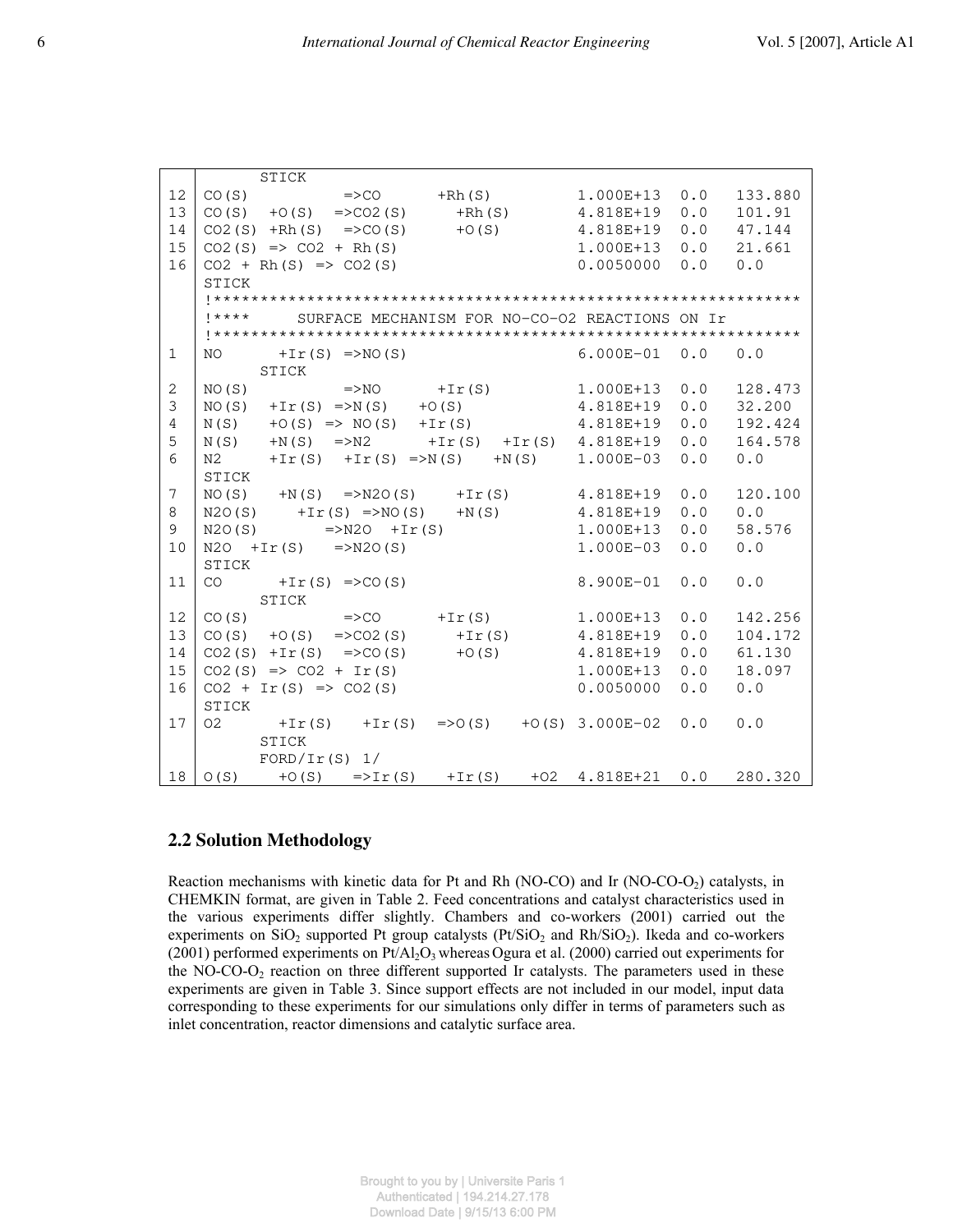| Table 3. Parameters used in the reactor model for Pt and Rh catalysts. |                 |                  |                    |                    |  |  |
|------------------------------------------------------------------------|-----------------|------------------|--------------------|--------------------|--|--|
| <b>Parameters</b>                                                      |                 | Chambers et al.  | Ikeda<br>al.<br>et | Ogura<br>al.<br>et |  |  |
|                                                                        |                 | (2001)           | (2001)             | (2000)             |  |  |
| Diameter of the reactor (cm)                                           |                 | 0.4              |                    | 1.0                |  |  |
| Length $(cm)$                                                          |                 | 1.4 <sup>a</sup> |                    | 2.0                |  |  |
| Volume of reactor $(cm3)$                                              |                 | 0.1756           | 0.4647             | 1.5714             |  |  |
| Flow rate $(V_0)$ (cm <sup>3</sup> /min)                               |                 | 100              | 100                | 100                |  |  |
| Catalyst support                                                       |                 | SiO <sub>2</sub> | $Al_2O_3$          | $SiO_2/Al_2O_3/$   |  |  |
|                                                                        |                 |                  |                    | silicalite         |  |  |
| Catalytic surface area $\text{(cm}^2\text{)}$                          | Pt <sup>a</sup> | 827              | 3120               |                    |  |  |
|                                                                        | Rh <sup>a</sup> | 669              |                    |                    |  |  |
|                                                                        | Ir              | ٠                |                    | 1476               |  |  |
| NO in feed (ppm)                                                       | Pt              | 3000             | 10000              |                    |  |  |
|                                                                        | Rh              | 2900             |                    |                    |  |  |
|                                                                        | Ir              |                  |                    | 1000               |  |  |
| CO in feed (ppm)                                                       | Pt              | 3400             | 10000              |                    |  |  |
|                                                                        | Rh              | 3500             |                    |                    |  |  |
|                                                                        | Ir              |                  |                    | 7500               |  |  |
| $O2$ in feed $(\% )$                                                   | Ir              |                  |                    |                    |  |  |

<sup>a</sup> Personal communication with W.C. Noel

#### **3. NO-CO REACTION: RESULTS AND DISCUSSIONS**

Incorporating the parameters given in Table 3 and the proposed quantitative surface reaction mechanism given in Table 2 into the steady state isothermal PSR model, we have performed numerical simulations using CHEMKIN 4.0.2 on Pt, Rh and Ir catalysts and studied the effect of reactor temperature on the concentration of various gas and surface species.

#### **3.1. Pt Catalyst**

The concentrations obtained from our simulations with two different activation energies (52.565 kJ/mol (base value, calculated using the UBI-QEP method), and 61 kJ/mol (new value)) for  $NO^*$ dissociation are plotted versus reactor temperature on Pt catalyst in Figure 1 (as lines). It is found that at low temperatures ( $\langle 250^{\circ}$ C), there is no reaction between NO and CO. As the temperature increases, the conversions of both NO and CO increase and NO conversion reaches 100% at higher temperatures  $({\sim}400^0C)$ .

To validate our model, we compare our simulation results with the experiments carried out by Chambers and co-workers (2001) for the NO-CO reaction on a  $1.1\%$  Pt/SiO<sub>2</sub> catalyst. In this experiment, 75 mg of catalyst was placed in a pyrex tube of 0.4 cm diameter and a standard NO-CO mixture (3000 ppm  $NO + 3400$  ppm CO) was passed through the catalyst bed at a rate of 100 cm<sup>3</sup>/min (Details of the parameters are given in Table 3). Reactor temperature was varied between  $155^0C$  and  $430^0C$ .

The concentration profiles with respect to reactor temperature for the above experiment are shown in Figure 1 (experimental results are shown by symbols). It was found that at lower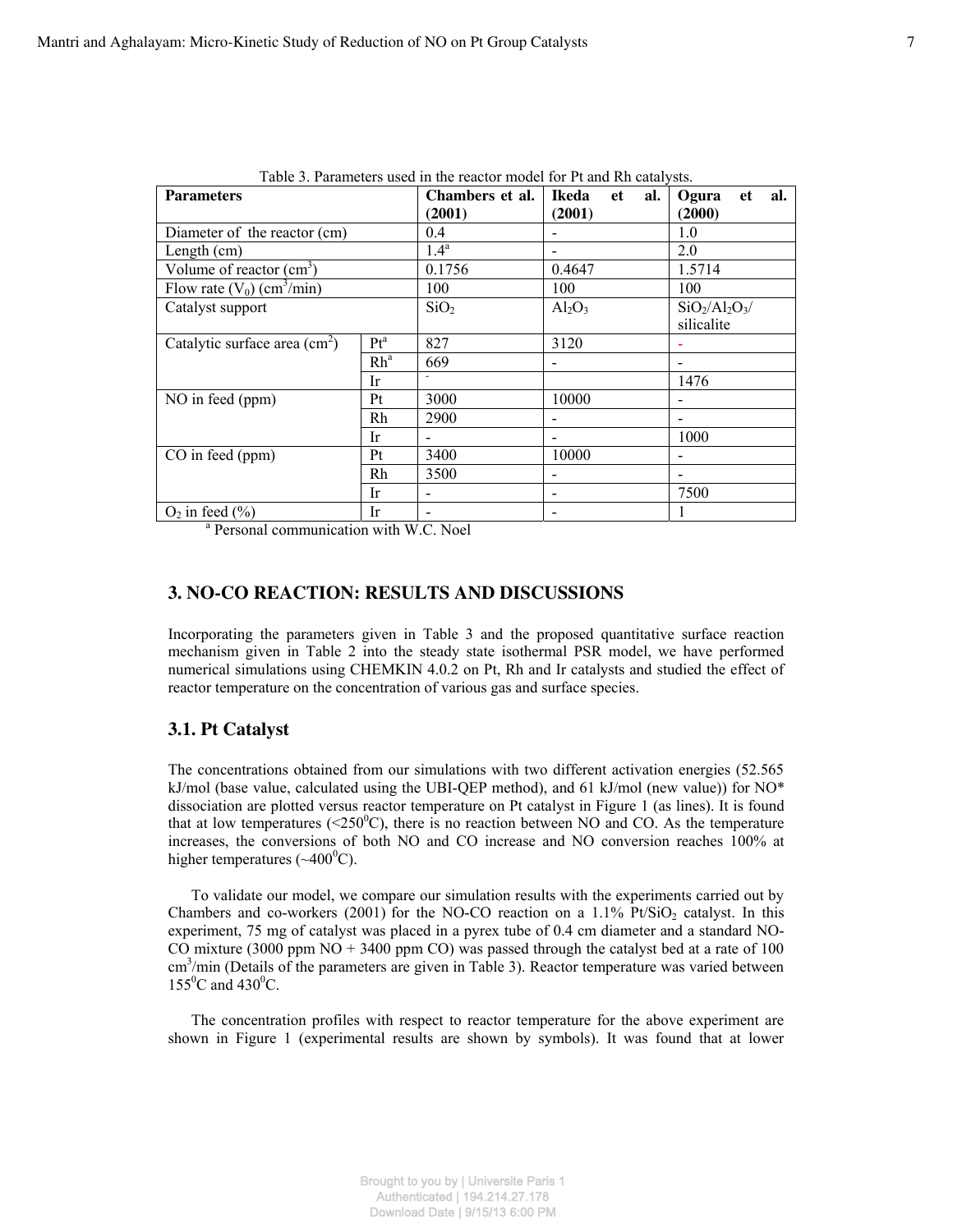temperatures (<250 $^0$ C), there is no reduction of NO. NO conversion starts at 250 $^0$ C and reaches 100% at 420<sup>°</sup>C. At lower temperatures, selectivity to N<sub>2</sub>O was found to be higher than that of N<sub>2</sub> and a peak was observed at  $330^0C$  for the N<sub>2</sub>O concentration. As the temperature is increased above 330<sup>0</sup>C, N<sub>2</sub> selectivity was found to increase sharply. Concentration of CO was found to decrease with temperature and remain constant at high temperatures. Our simulation results with the simple reactor model using the base value of 52.565 kJ/mol for NO\* dissociation (shown with dashed lines in Figure 1) shows qualitative match with the literature experiments in terms of concentrations of all species and the peak in  $N_2O$  concentration, however a difference in the temperature range of  $\sim15^{\circ}$ C is observed. Sensitivity analysis (discussed in section 5) suggests that NO\* dissociation is a critical reaction in the NO-CO system. Considering this fact, the NO\* dissociation activation energy value is changed from 52.565 to 61 kJ/mol and the simulated results are shown in Figure 1 (solid lines). Results show that with this new value, an excellent quantitative match for exit gas concentrations is obtained between simulations and experiments. In particular, the temperature dependence of NO, CO concentrations and the peak in  $N_2O$  formation match well.

The good match between our simulations and the experimental results (Figure 1) serves as a validation of our surface reaction mechanism. Such a quantitative match between experimental results and simulations for this system is reported for the first time. Considering the simplicity of the reactor-scale model used here, it is fair to assume that the surface reaction mechanism is the critical component of this model. Thus, the notions that the dissociation of adsorbed NO is the primary path for its reduction, formation of  $N_2$  is only from the recombination of  $N^*$  and the formation of  $N_2O$  is from the combination of  $NO^*N^*$  species, are found to be valid.

We must mention here that our reaction mechanism has not been fitted or tuned (except the NO\* dissociation value as discussed above) to make the results agree with experiments. The kinetic data as reported in Table 2 are taken from calculations/literature sources with no modifications. Furthermore, the calculations are based on the assumption of a (111) surface, while the experimental results are for supported Pt. We believe that the agreement between experiments and simulations despite this difference indicates that either  $Pt/SiO<sub>2</sub>$  behaves similar to  $Pt(111)$  as far as the NO-CO reaction is concerned, as also proposed earlier for  $Rh(111)$  and  $Rh/SiO<sub>2</sub>$  (Belton and Schmieg, 1993; Peden et al., 1995), or that support effects are minimal in this system as discussed below.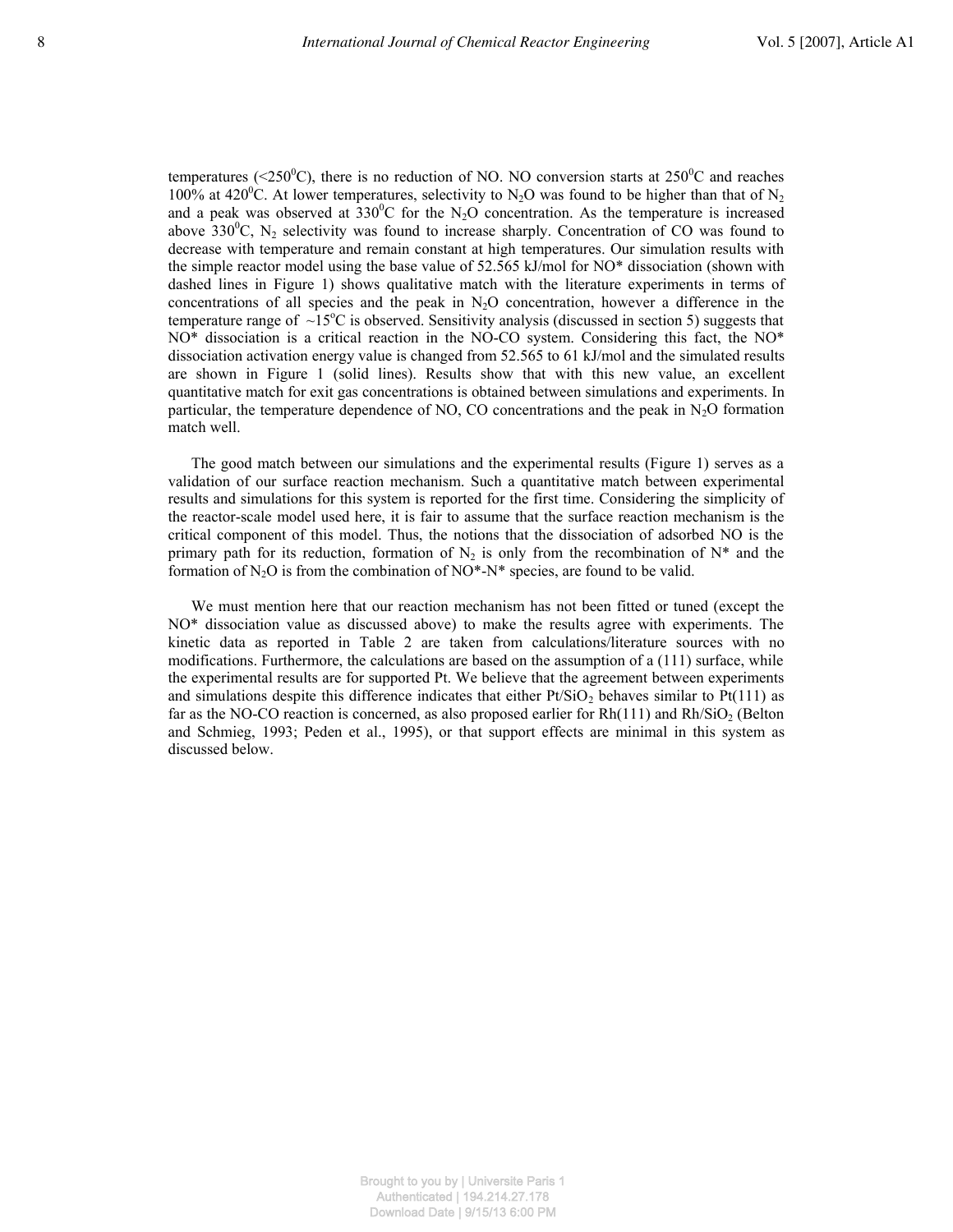

Figure 1. Effect of temperature on outlet gas concentrations for NO-CO reaction on Pt catalyst. Comparison between model (single PSR) results (dashed line: base value (52.565 kJ/mol), solid line: new value (61 kJ/mol) of activation energy for NO\* dissociation) and experimental results (symbols) of Chambers et al. (2001).

Ikeda and co-workers (2001) carried out experiments on a  $Pt/Al_2O_3$  catalyst for the NO-CO system. The details of the parameters used in this experiment are also shown in Table 3. Figure 2 shows the NO conversion as a function of reactor temperature obtained from the experiments of Chambers et al. (2001) for Pt/SiO<sub>2</sub> and Ikeda et al. (2001) for Pt/Al<sub>2</sub>O<sub>3</sub> (as symbols) along with our corresponding simulation results (as lines). From Figure 2, it is observed that the NO conversion at any given temperature is nearly same for both the experiments. The important parameters for this set-up, based on our analysis are: catalyst active site density, catalytic surface area and ratio of inlet concentrations of NO and CO. The values of these parameters are nearly the same for the two experiments (see Table 3). Therefore, we can intuitively expect that, if the effect of the support is not strong, the conversion versus temperature graph will more or less coincide for the two experiments. The results of our simulations for the two cases are also shown in Figure 2 (as lines). Good agreement between experiments and simulations is observed again. The slight difference between the simulation results for the two cases is due to the difference in the values of the parameters mentioned in Table 3.

Overall it is possible to conclude from Figures 1 and 2 that the effect of the material of the catalyst support on the NO-CO reaction is minimal, and that our reaction mechanism based on rate constant values for Pt(111) can capture observed trends in conversions and selectivities for supported Pt catalysts. An analysis of the simulation results with the aim of comprehending the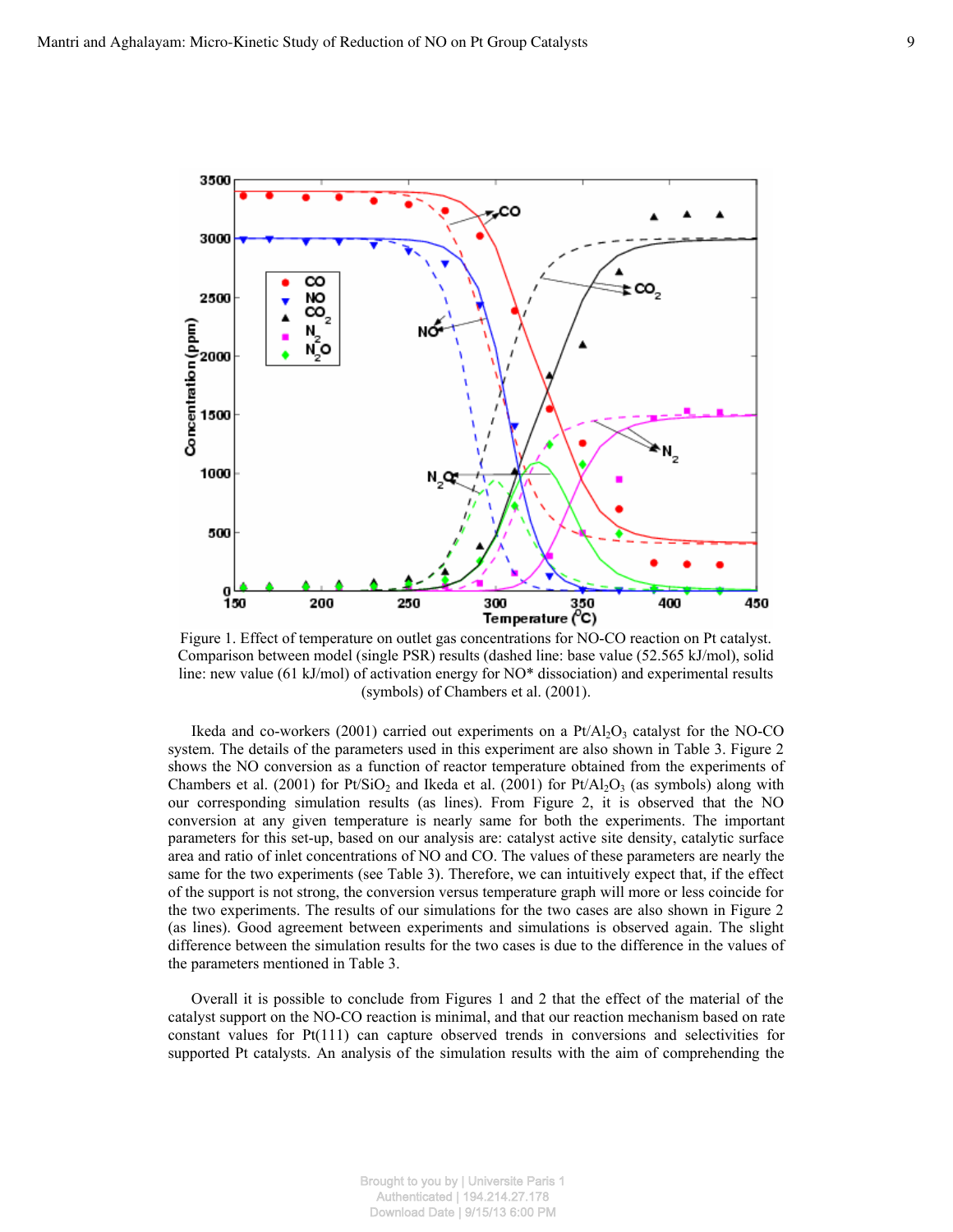

phenomenon of NO reduction by CO will be provided in a later section using the information on surface coverages.

Figure 2. Effect of temperature on NO conversion for NO-CO reaction on Pt catalyst. Comparison between literature experimental results (symbols) and simulation results (lines). ■ and solid line (Chambers et al., 2001), ●and dashed line (Ikeda et al., 2001).

#### **3.2 Rh Catalyst**

Chambers and co-workers (2001) also performed experiments on a  $1.1\%$  Rh/SiO<sub>2</sub> catalyst for the NO-CO system (2900 ppm  $NO + 3500$  ppm CO). The concentration profile as a function of reactor temperature for this experiment is shown in Figure 3(a) (as symbols). NO conversion starts at 200<sup>0</sup>C and completes at 300<sup>0</sup>C for the Rh/SiO<sub>2</sub> catalyst (for the Pt/SiO<sub>2</sub> catalyst 100%) conversion occurs at  $\sim 400^{\circ}$ C). Qualitatively, similar type of behavior is observed for both Pt and Rh catalysts but the NO conversions are obtained at lower temperatures on Rh.

The simulation results obtained for the Rh catalyst (shown as lines in Figure 3) agree well with the experimental results for  $Rh/SiO<sub>2</sub>$  (shown by symbols in Figure 3). In particular, the temperature at which the catalyst becomes active matches well. However, we predict a lower concentration of  $N_2O$  as compared to the experiments. This probably indicates that our activation energy values for  $N<sub>2</sub>O$  formation on Rh are not as good as for Pt. On the other hand, various experimental results (Oh et al., 1986; Hendershot and Hansen, 1986) show very small/negligible amount of  $N_2O$  on the Rh catalyst (as we observed in our simulation). Based on our studies,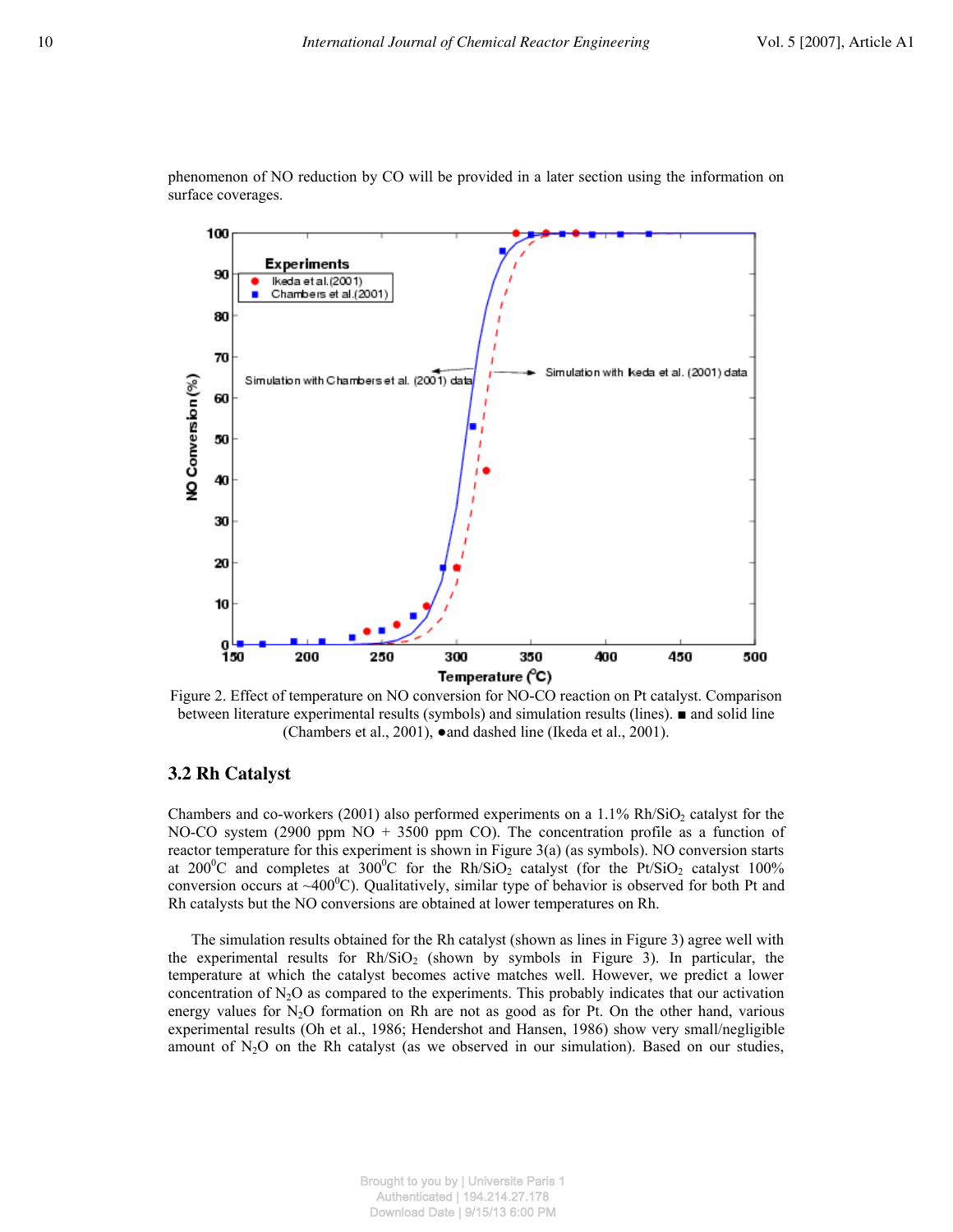varying the activation energy for the NO\*-N\* recombination step (reaction 7 in Table 2) can result in a better match between our simulations and the experimental results. We have changed the activation energy of this reaction from 89.066 (base value, calculated using UBI-QEP method) to 76.0 (new value) kJ/mol. Simulation results with these two activation energies are shown in Figure  $3(a)$  with dashed lines and solid lines respectively. We are able to get an exact match for N<sub>2</sub>O concentration in our simulation as in the literature experiments with the new value of 76 kJ/mol for the activation energy of this reaction. Note that in addition to  $N_2O$  concentration, the NO and CO concentrations are also better predicted at the changed activation energy, indicating the importance of the NO\*-N\* recombination reaction, in this mechanism.

Comparison of activation energies (Table 2) for Pt and Rh shows that the NO dissociation activation energy is lower on Rh. This is why the NO conversion occurs at lower temperatures on Rh than on Pt, as observed in both the literature experiment and our simulations (see Figure 3).

To compare our mechanism with other reaction mechanisms in literature, we have used the reaction mechanism proposed by Oh et al. (1986) with the PSR model in CHEMKIN and compared the results with our model and the experimental data on  $Rh/SiO<sub>2</sub>$  catalyst of Chambers et al. (2001). Figure 3(b) shows the effect of reactor temperature on outlet concentrations of NO and CO for both the simulations along with experimental data. Feed conditions used in the simulations are same as of Chambers et al. (2001) (Table 3). Results with the mechanism of Oh et al. (1986) are far away from the experimental data where as our model is able to present a good match with the experiments as already seen. In addition to the poor prediction of NO and CO conversions, the reaction mechanism proposed by Oh et al. (1986) has the limitation of ignoring N<sub>2</sub>O formation.



Figure 3(a). Effect of temperature on exit gas concentration for NO-CO reaction on Rh catalyst. Comparison between model (single PSR) results (dashed line: base value (89.066 kJ/mol), solid line: new value (76 kJ/mol) of activation energy for NO\*-N\* recombination) and experimental results (symbols) of Chambers et al. (2001).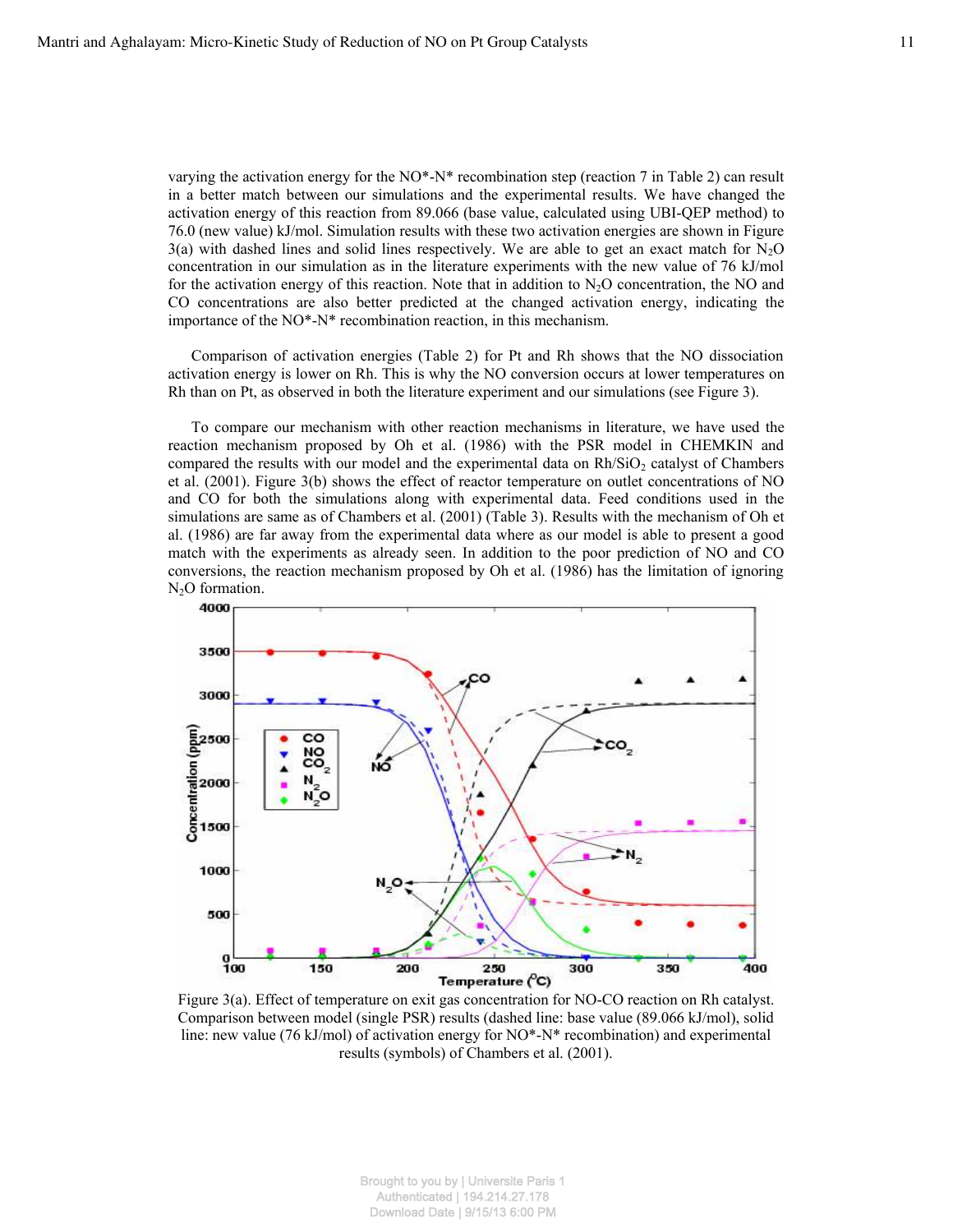

Figure 3(b). Effect of temperature on exit gas concentrations for NO-CO reaction on Rh catalyst. Comparison between our mechanism (solid line), Oh et al. (1986)'s mechanism (dashed line) and experimental results (symbols) of Chambers et al. (2001).

#### **3.3 Influence of Reactor Model**

The results presented above are considering the single PSR model (as the experimental reactor beds have a small L/D ratio). In a PSR, we assume complete mixing of the reactants. Considering the non-ideality of the experimental reactor, we also performed simulations using the new activation energies for NO\* dissociation on Pt catalyst (61 kJ/mol) and NO\*-N\* recombination reaction on Rh catalyst (76 kJ/mol) using CHEMKIN 4.0.2 with the PSRs in series model (10 and 20 PSR in series) for validation of the results. Effect of number of PSRs in series for Pt and Rh catalysts is shown in Figure 4(a) and Figure 4(b) respectively. Results suggest that the behavior for NO reduction does not change with the reactor model and only a small temperature difference is observed with single PSR and 20-PSR in series for the same volume of reactor. Addition of energy equations in model (results not shown) does not have much effect (only a difference of 5-  $10<sup>o</sup>C$ ) on the behavior of NO reduction, which validates our isothermal assumption for this system.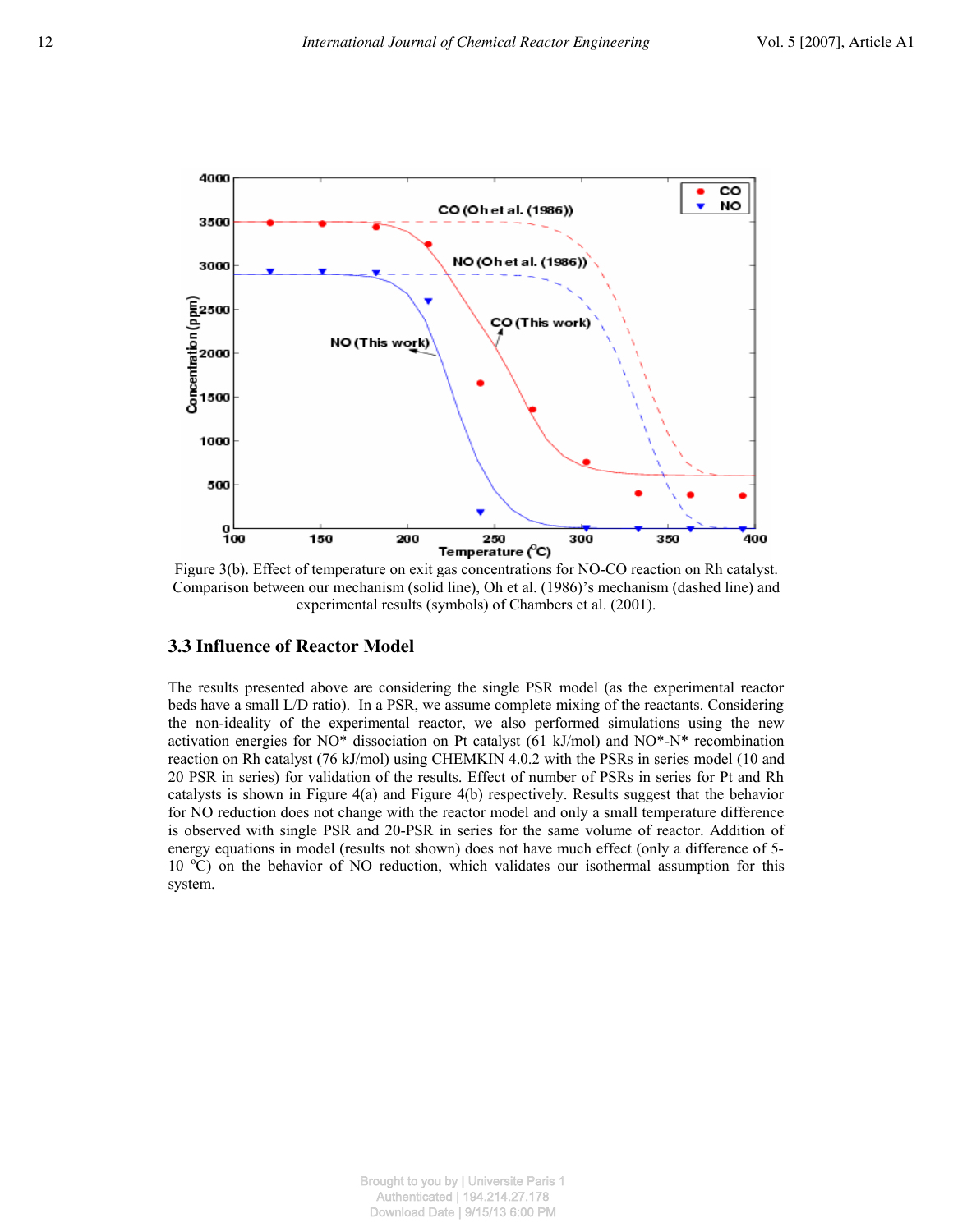

Figure 4. Effect of reactor model (single and series in PSR) on exit gas concentration with temperature for NO-CO reaction on (a) Pt catalyst and (b) Rh catalyst. Single PSR (solid lines), 10-PSR in series (dashed lines), 20-PSR in series (+ lines) and experimental results (symbols).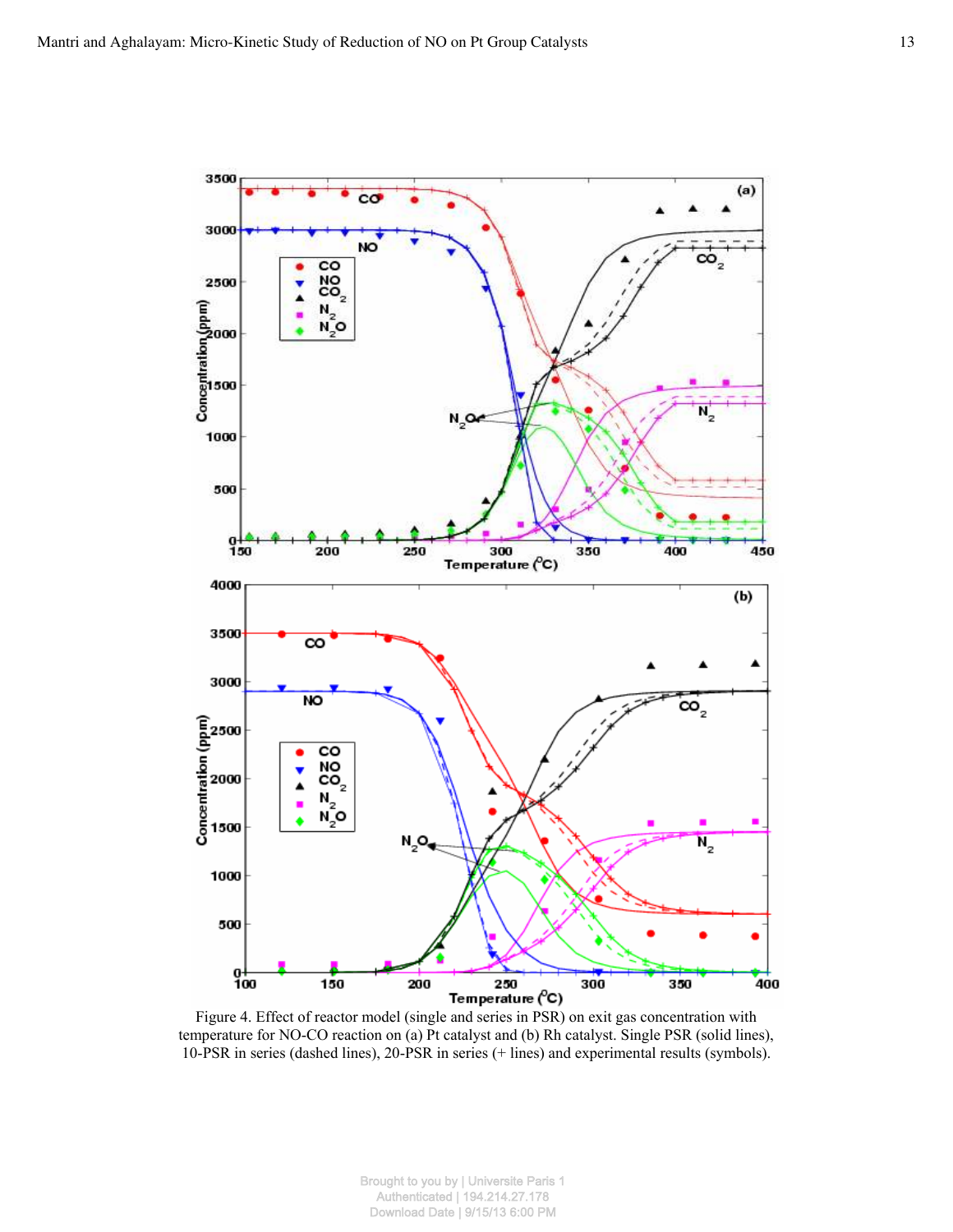Results obtained from all these models are compared with experimental data (symbols in Figure 4). In case of the Pt catalyst (Figure 4(a)), the 20 PSRs model is able capture the trend in N<sub>2</sub> and N<sub>2</sub>O formation at lower temperature (<400°C) better. However at higher temperatures, this trend is captured better with a single PSR model. The NO conversion is captured well with all the reactor models (10, 20 PSRs and single PSR). In case of Rh catalyst also (Figure 4(b)), results with single, 10 and 20-PSRs in series model show similar behavior and a very small difference is observed only at intermediate temperatures. It must be mentioned here that at high temperatures, there is some quantitative difference between the simulations and experiments for the CO and  $CO<sub>2</sub>$ concentrations. It is possible that this is because of additional reactions for oxidizing CO, such as  $CO+N<sub>2</sub>O\rightarrow CO<sub>2</sub>+N<sub>2</sub>$ . There is some evidence in literature pointing at such a reaction step (Cho, 1992), however, since our predictions of  $N_2O$  and  $N_2$  concentrations are in good agreement with experiments, we have not explored this aspect further.

It is fair to conclude that the surface reaction mechanism is the critical component of this model and other aspects including the reactor geometry and species transport are of minor significance in determining conversion and selectivity as a function of reactor temperature.

#### **3.4 Analysis of Surface Coverages**

The information on surface coverages of the adsorbed species helps us understand the various observed features. A plot of fractional surface coverages versus reactor temperature for the Pt catalyst using a single PSR model is shown in Figure 5. The coverages of all surface species compared to that of  $CO^*$  are small at the conditions studied here. At lower temperatures ( $\langle 250^{\circ} \text{C} \rangle$ , the catalyst is saturated with  $CO^*$  (fractional coverage  $\sim$  1), or CO renders the catalyst inert. This is the reason for the low conversions of NO and CO at these temperatures (see Figure 1).

As the coverage of CO\* decreases ( $>250^{\circ}$ C), the coverages of NO\* and N\* correspondingly increase, leading to increased catalytic activity for the reduction of NO. In the intermediate range of temperatures (280-350<sup>°</sup>C), NO<sup>\*</sup> and N<sup>\*</sup> are both present in significant amounts, and therefore their combination to give  $N_2O^*$  occurs at a high rate, and this in turn leads to a high concentration of  $N_2O$ . Since  $NO^*$  coverage is decreasing and  $N^*$  coverage is increasing in this temperature range, at a certain temperature ( $\sim$ 320<sup>o</sup>C), the conditions for N<sub>2</sub>O formation are optimal and a peak in  $N_2O$  concentration is observed (see Figure 1).

At higher temperatures (>370<sup>o</sup>C), the NO\* coverage is negligible, therefore the N<sub>2</sub>O selectivity is found to be low. Below 400<sup>o</sup>C, there is a strong competition between  $CO^*$  and  $N^*$ , which means that as the CO\* coverage decreases, the N\* coverage correspondingly increases (surface coverages of all the other species are very low). At higher temperatures ( $>400^{\circ}$ C), the N\* is no longer a competitor for the surface sites. Thus we can say that at  $400^{\circ}$ C, the surface is optimally used as far as NO is concerned, with the NO\* dissociating to form  $N^*$ , which immediately recombines to give  $N<sub>2</sub>$ . The coverage of  $O^*$  is found to be low at all temperatures (not shown in Figure). This indicates that the catalyst surface is in reduced form throughout.

 Overall, we can conclude that the catalyst site competition between the reacting species is important in determining the catalyst activity. Conditions under which NO adsorbs strongly on the surface and immediately dissociates are ideal in terms of high conversion and optimal selectivity.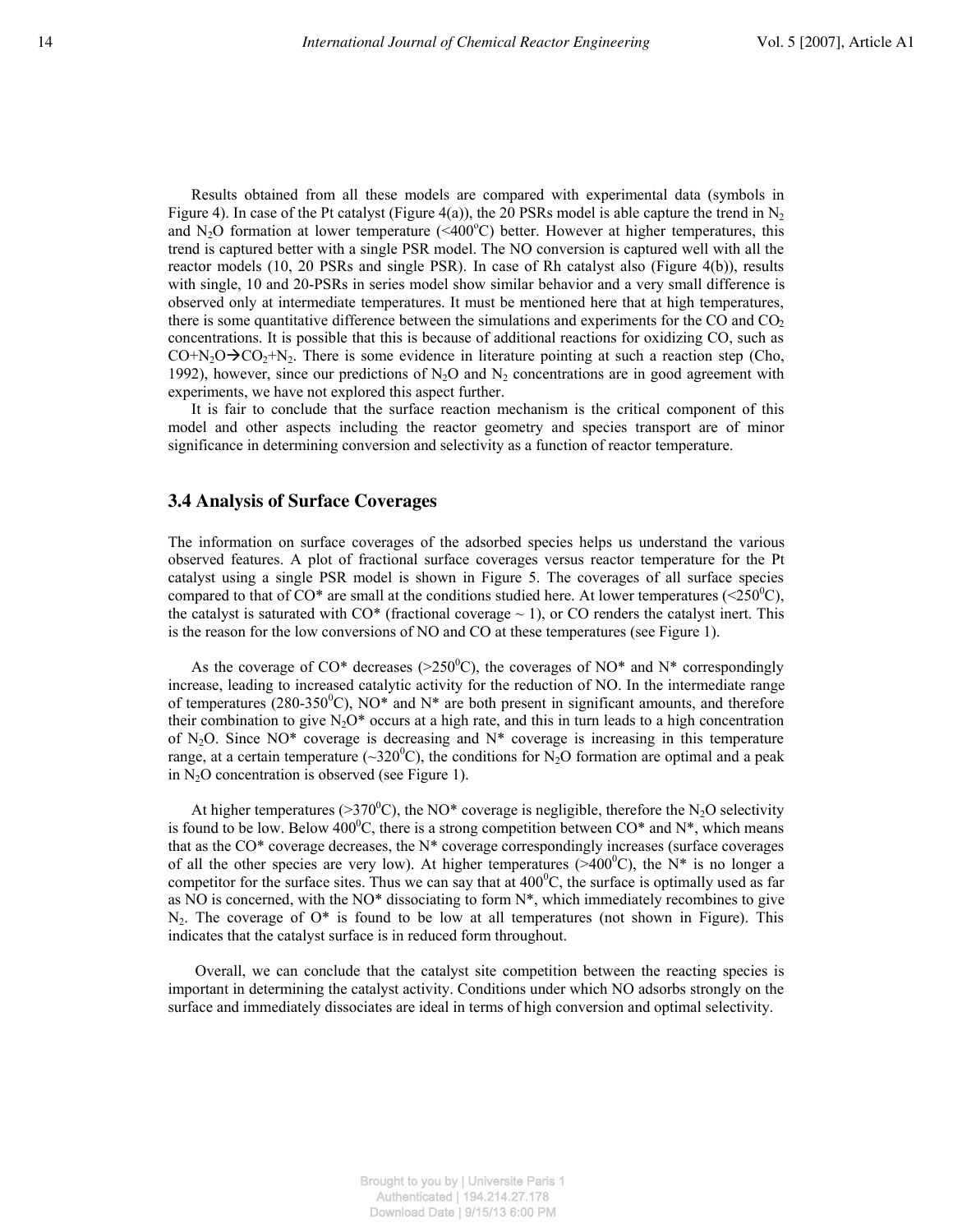Similar features are observed in case of the Rh catalyst (results not shown), with the temperature range being different. The coverage of  $N^*$  is found to be slightly higher in Rh catalyst as compared to Pt catalyst. Furthermore, larger rate of NO dissociation on Rh catalyst (Rh has a lower activation energy for NO\* dissociation than Pt) implies lower NO\* coverage at a given temperature, therefore the rate of  $N_2O$  formation would be lower on Rh than Pt, as also observed in the experiments and reactor simulations (shown in Figure 3).



Figure 5. Fractional coverages of various surface intermediates verses reactor temperature on Pt catalyst.

### **3.5 Effects of Residence Time and Surface Area on NO Conversion**

The model is employed to study the effects of residence time and catalytic surface area on NO conversion. The feed conditions used for the simulations are same as in Chambers et al., (2001) (see Table 3). Effect of residence time on NO conversion is investigated by varying the residence time from  $0.001$  to 100 s. Figure  $6(a)$  shows these results (keeping reactor volume and catalytic surface area constant, changing the inlet volumetric flow rate) on NO conversion at different reactor temperatures on Pt catalyst. The results depict, as expected, that the NO conversion increases with residence time. The effect seems to be small at lower temperatures compared to intermediate temperatures. At  $300^{\circ}$ C, NO conversion increases from 29% to 70%, when the residence time increases from 0.1 sec to 1 sec, whereas increase in residence time from 1 sec to 10 sec, changes the NO conversion from 70% to 99% only.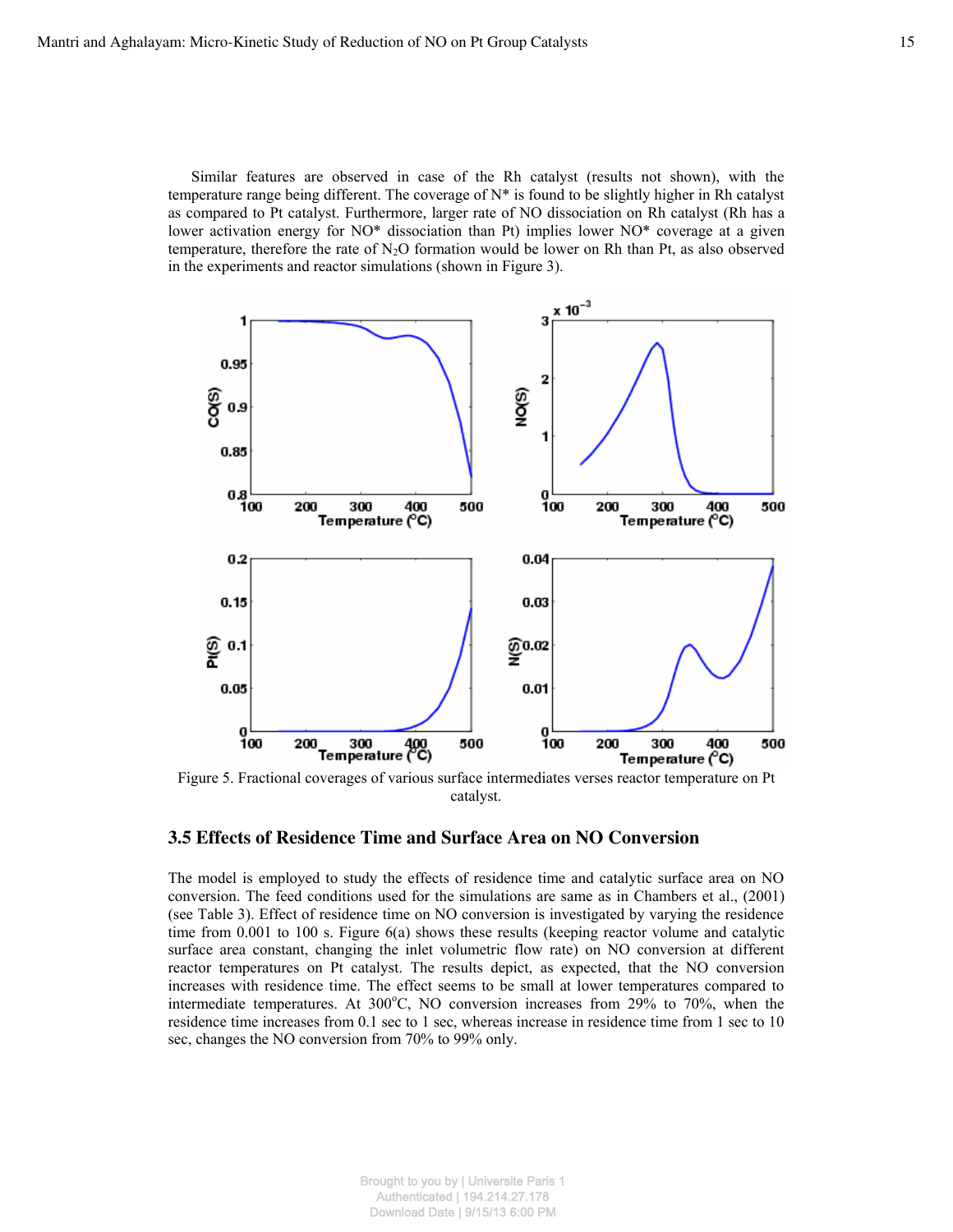

Figure 6. Effect of (a) residence time and (b) catalytic surface area on NO conversion for Pt catalyst.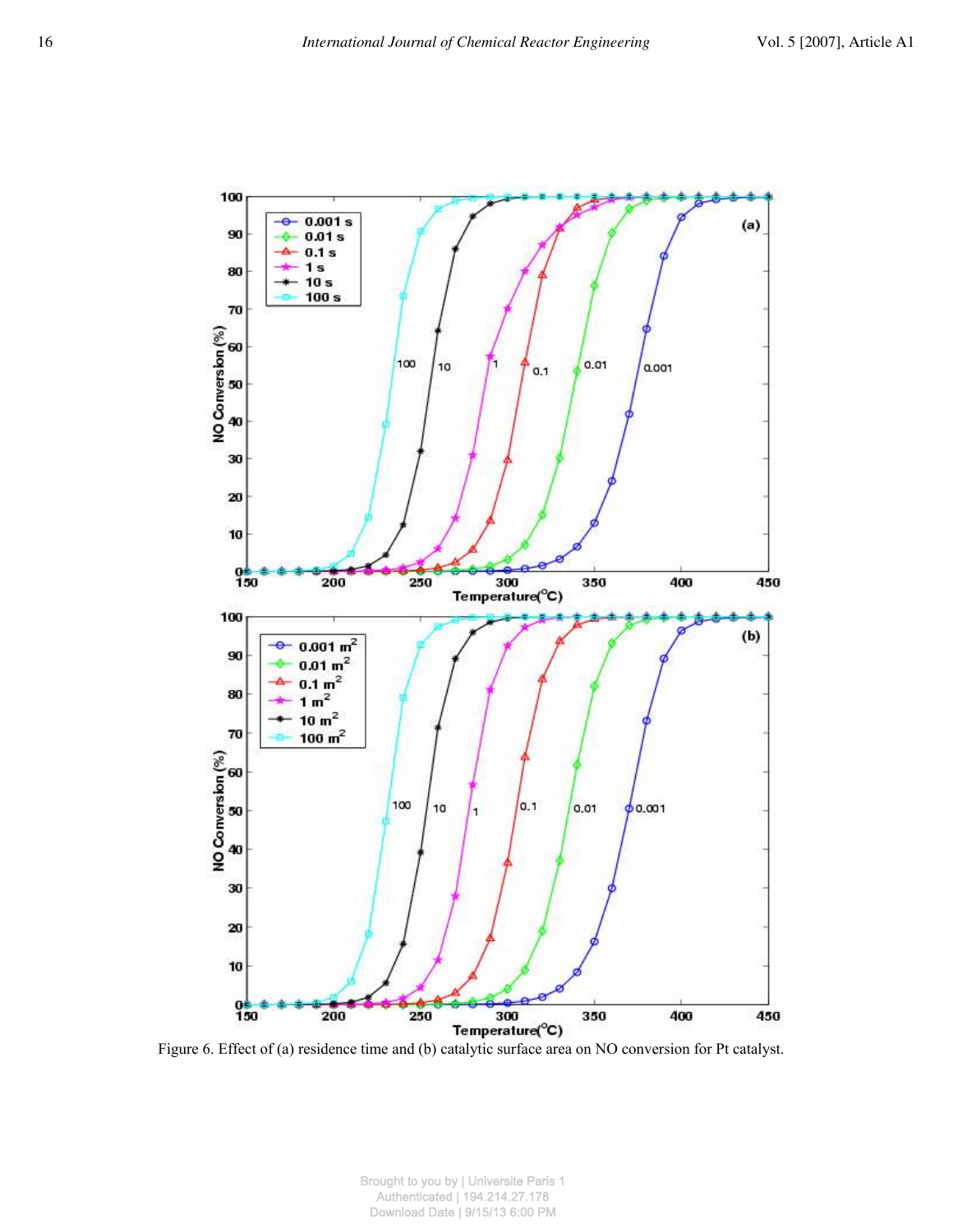The effect of catalytic surface area on NO conversion is examined by varying the catalytic surface area from  $0.001$  to  $100 \text{ m}^2$ . Figure  $6(b)$  shows effect of surface area (keeping reactor volume and residence time constant) on NO conversion for Pt catalyst at different reactor temperatures. The results show that the catalytic surface area does not have much effect on NO conversion at lower temperatures, however the NO conversion activity increases with surface area at higher temperatures. At 300°C, for an increase in surface area from 0.1 to 1  $m^2$ , NO conversion increases by 155%, whereas NO conversion increase only 8% with increase in surface area from 1 to  $10 \text{ m}^2$ .

Overall we can conclude that at given temperature, NO conversion increases as the residence time and catalytic surface area increase. Also NO conversion can occur at lower temperatures with increase in surface area and residence time.

#### **4. NO-CO-O2: RESULTS AND DISCUSSIONS**

Three-way-catalytic converters (TWC) have been successfully applied in gasoline engines since the 1980's for the simultaneous removal of  $NO<sub>x</sub>$ , hydrocarbon (HC) and carbon monoxide (CO), but they are ineffective under excess oxygen (lean burn) conditions since CO and HC have higher activity towards  $O_2$  rather than NO. Compared to Pt, another active metal, Ir has two advantages, namely, higher selectivity towards  $N_2$  versus  $N_2O$  and higher activity under lean burn conditions (Liu et al., 2003; Iojoiu et al., 2004). Ir is found to be an effective catalyst compared to Pt, Rh and Pd for the NO-CO reaction under lean burn condition (Tauster and Murrell, 1976; Taylor and Schlatter, 1980; Wang et al., 2003). Various literature (Ogura et al., 2000; Haneda et al., 2003; Shimokawabe and Umeda, 2004) results are available for the NO-CO-O2 reaction on Ir catalyst. To understand why the Ir catalysts exhibit such superior properties for the NO-CO-O<sub>2</sub> reaction, kinetics and surface reaction mechanism is considered necessary. However, to our knowledge, hardly any literature is available for the  $NO-CO-O<sub>2</sub>$  reaction on Ir catalyst, which proposes a validated, quantitative reaction mechanism.

Ogura et al. (2000) carried out experiments for the NO-CO-O<sub>2</sub> reaction on 0.02% Ir/SiO<sub>2</sub>,  $Ir/Al<sub>2</sub>O<sub>3</sub>$  and Ir/silicalite catalysts. In this experiment, 100 mg of catalyst was placed in a pyrex tube (10 mm diameter and 20 mm length) and a standard NO-CO-O<sub>2</sub> mixture (1000 ppm NO + 7500 ppm CO + 1%  $O_2$ ) was passed through the catalyst bed at a rate of 100 cm<sup>3</sup>/min. It was found that for all these catalysts, NO and CO conversion increases with an increase in temperature and once the CO conversion reaches its maximum value, NO conversion goes down with temperature (Results for all these three catalysts are shown in Figure 7 with symbols).

Incorporating the parameters listed in Table 3, with the elementary reaction mechanism (Table 2, considering first order dissociative adsorption of  $O<sub>2</sub>$ ), we have performed simulations with CHEMKIN 4.0.2 with the single PSR model to obtain the conversion of NO and CO as a function of reactor temperature for Ir catalyst and compared it with literature experiments of Ogura et al. (2000) (lines in Figure 7 indicates the simulation results). It is found that same type of behavior is observed for both NO and CO conversion in our simulations as in experiments. NO conversion starts at  $\sim$ 250 $\degree$ C in experiments for all three catalysts and the same is observed in simulations. The peak for NO conversion for Ir/SiO<sub>2</sub>, Ir/Al<sub>2</sub>O<sub>3</sub> and Ir/silicalite catalysts are at 400<sup>o</sup>C, 365<sup>o</sup>C and  $375^{\circ}$ C respectively. In our simulations, the peak is observed at  $381^{\circ}$ C. As the support effect is not incorporated in our simulations, the results obtained can be considered to be in good agreement

> Brought to you by | Universite Paris 1 Authenticated | 194.214.27.178 Download Date | 9/15/13 6:00 PM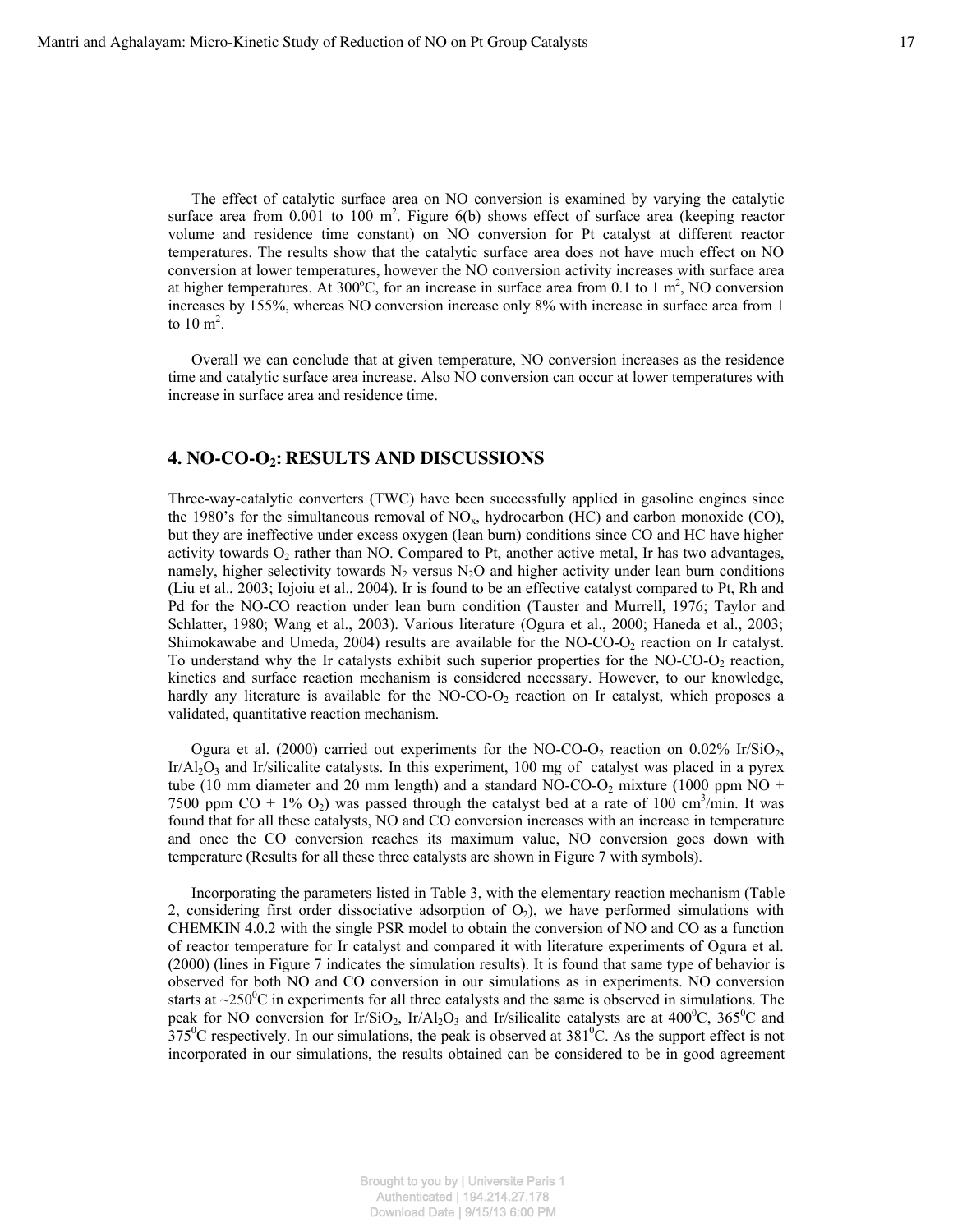with experiments. The important point here is that the simulation results match with experimental data without fitting any parameters. This verifies that the proposed mechanism is accurate for Ir catalyst. Typical volcano-type profile for NO conversion is mainly due to the presence of  $O_2$  in the feed. While the NO conversion decreases after peak temperature, the CO conversion is found to be constant. The simulations have also been performed including the formation of  $NO<sub>2</sub>$  from oxidation of NO in the reaction mechanism (results not shown). Since significant concentrations of  $NO<sub>2</sub>$  were not noted, and there is no experimental measurement of  $NO<sub>2</sub>$  reported for this catalyst, these steps were not considered further. Overall, our contention is that the reduction of NO occurs through its dissociation on the catalyst surface, and not through the intermediacy of  $NO<sub>2</sub>$  or other such species. Effect of  $O<sub>2</sub>$  and the detailed explanations are given elsewhere (Mantri and Aghalayam, 2007).



Figure 7. Effect of reactor temperature on NO and CO conversion for the NO-CO- $O<sub>2</sub>$  reaction on Ir catalyst (Symbols correspond to experimental data of Ogura et al. (2000) and lines are our simulations results.

# **5. SENSITIVITY ANALYSIS**

Sensitivity analysis allows quantitative understanding of how the solution depends on the various parameters. To determine the sensitive elementary reactions in the NO-CO mechanism, sensitivity analysis is performed using CHEMKIN 4.0.2.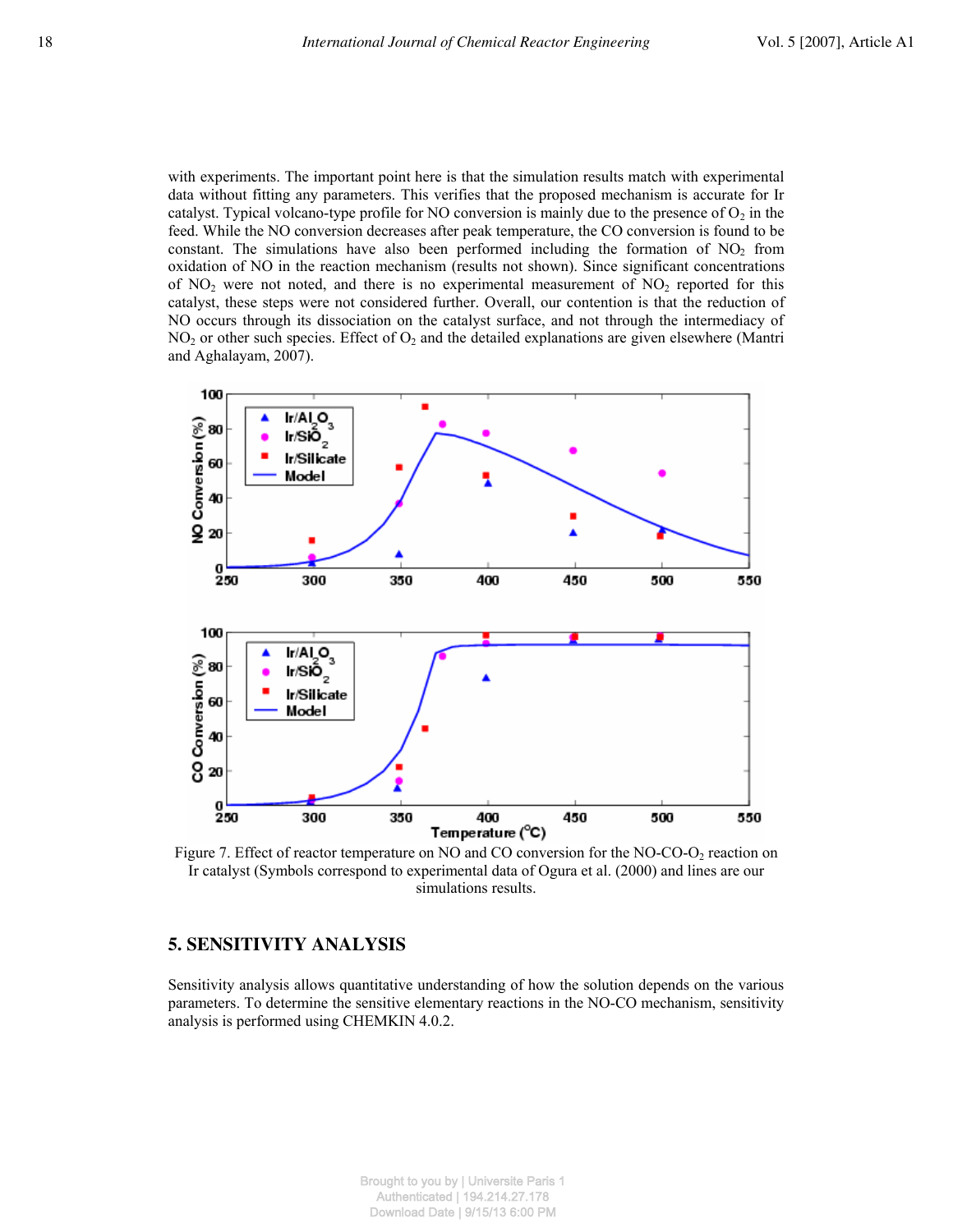The sensitivity coefficients (SC) represent the fractional change in conversion of NO caused by a fractional change of parameter k (rate constant).

$$
SC = \frac{k}{X_{NO}} \frac{\partial X_{NO}}{\partial k} = \left(\frac{\partial \ln X_{NO}}{\partial \ln k}\right)
$$
  
Where, SC = Sensitivity coefficient  

$$
X_{NO} = NO \text{ conversion}
$$

$$
k = \text{rate constant}
$$

A very small SC indicates that the reaction has almost no influence on the activity, no matter what the rate constant of the reaction and concentration of reactant species. Figure 8 shows the sensitivity coefficient (SC)s for NO conversion at different temperatures. The reactions having very small sensitivity coefficient are not shown in the Figure for Pt and Rh catalysts. For both the catalysts (Pt and Rh), at lower and higher temperatures, reactions 1 and 2 (NO adsorption and desorption), and 11 and 12 (CO adsorption and desorption) are more sensitive. Small change in the rate constant of these reactions will affect the NO conversion strongly. Increase in rate constant of reactions 2 and 12; increase the NO reduction while the opposite holds true for reactions 1 and 11. However at lower temperatures, overall NO conversion is found to be very less. At intermediate temperatures where the NO conversion is strongly dependent on the temperature, the reaction 3 (NO\* dissociation) has higher sensitivity coefficient and decrease in rate constant of this reaction increases the activity of catalyst for NO reduction. From this we can conclude that the adsorption/desorption of reactants are always important, but among surface reactions NO\* dissociation is the most critical in determining the NO reduction on both the catalysts for the NO-CO reaction. The NO conversion is not found to be sensitive to the other elementary reactions.

On Ir catalyst, for NO-CO-O<sub>2</sub> reaction, sensitivity coefficients are shown in Figure 8(c). Before the temperature of peak NO conversion, formation of  $N_2$ ,  $N_2O^*$  formation and NO adsorption reactions are important while at the peak temperature, NO adsorption, NO\* dissociation and  $O_2$  adsorption are important. At higher temperatures,  $O_2$  adsorption is important. Overall we can say that  $O_2$  adsorption plays a critical role for NO reduction in the NO-CO- $O_2$ reaction on Ir catalyst.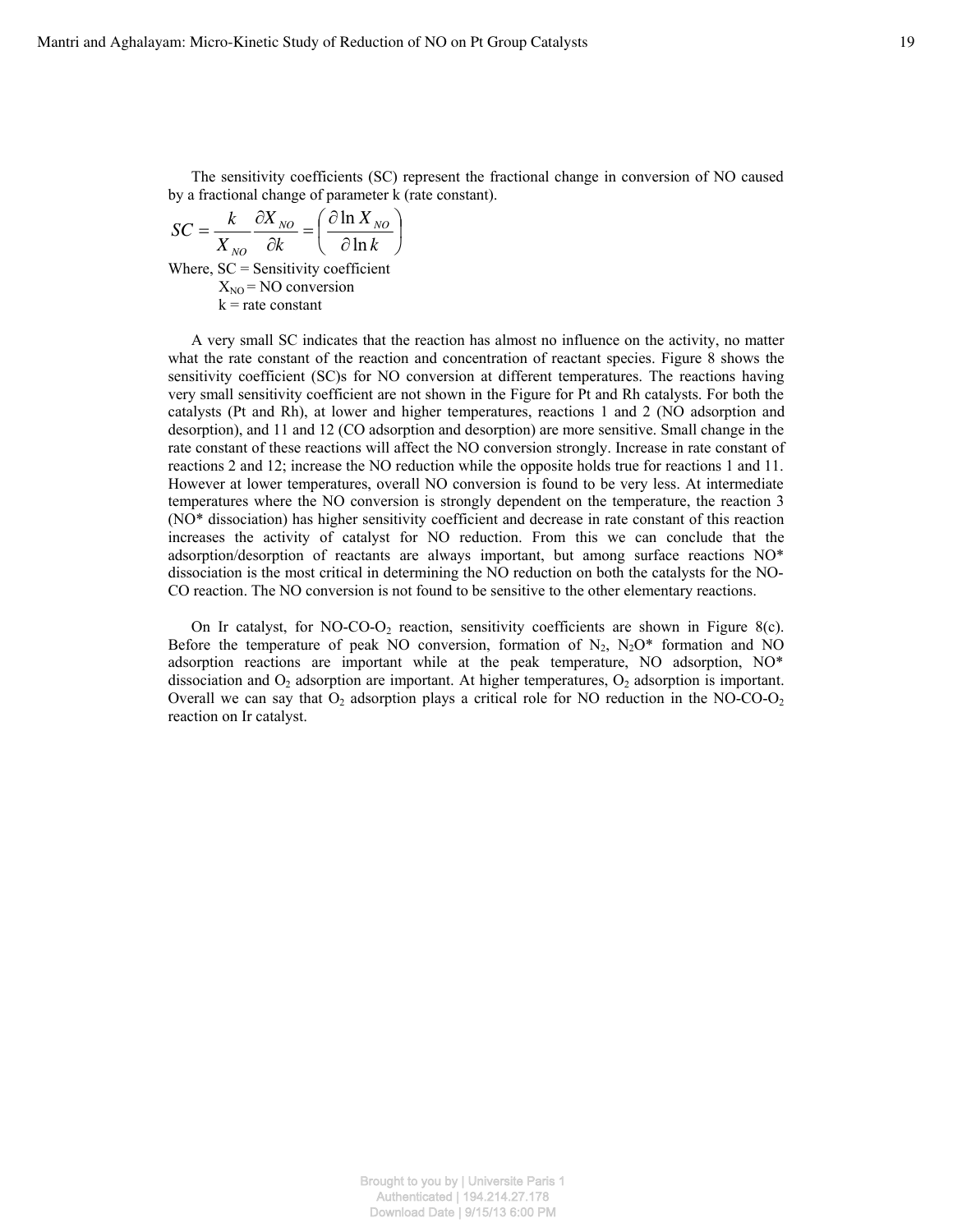

Figure 8. Sensitivity analysis for NO conversion with temperature on (a) Pt, (b) Rh catalyst for NO-CO reactions and (c) Ir catalyst for NO-CO-O<sub>2</sub> reaction. Numbers in legend shows the reaction number.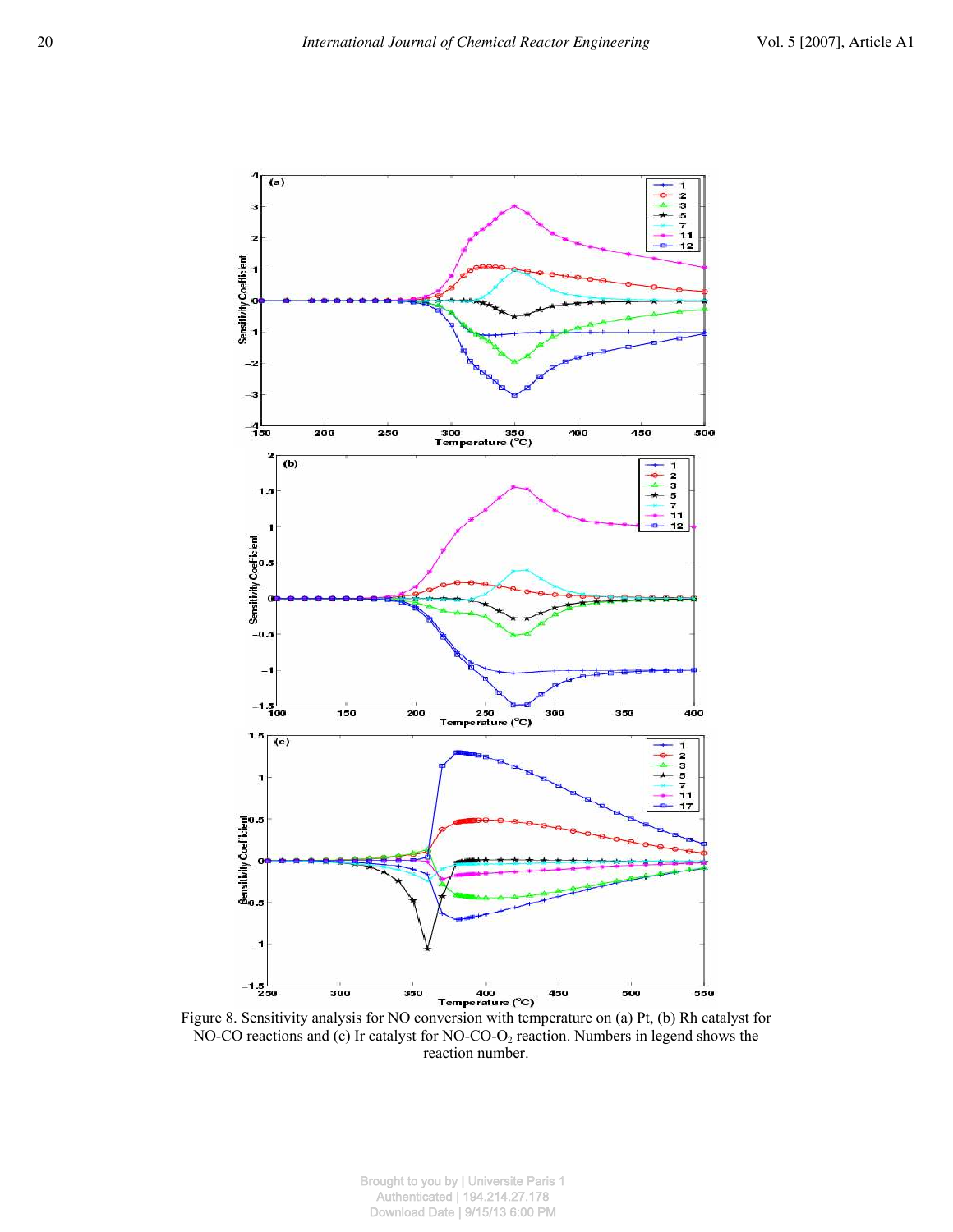### **CONCLUSIONS**

An elementary-steps based detailed surface reaction mechanism is developed for the catalytic reduction of NO using CO as a reductant, over Pt group catalysts. Full quantitative details of the reaction steps are provided and incorporated in a Perfectly Stirred Reactor (PSR) model and solved using CHEMKIN 4.0.2. The rate constant values in the reaction mechanism are calculated here using a semi-empirical UBI-QEP technique. Excellent agreement between the results of the simulations performed here and literature experimental results, for both reactant conversions and product selectivities are shown for Pt and Rh catalysts for the NO-CO reaction and Ir catalyst for the  $NO$ - $CO$ - $O$ <sub>2</sub> reaction.

Catalyst site competition among the reacting species leads to a rich set of features. At low temperatures CO adsorbs strongly on the Pt catalyst, rendering it inert. As the temperature is increased, the desorption rate of CO increases, releasing catalyst sites for the reactions of NO. The condition where CO and NO can simultaneously adsorb on the catalyst, but adsorbed NO can dissociate at a high rate, is ideal for the catalytic reduction of NO by CO. Sensitivity analysis suggests that NO\* dissociation is crucial in the NO-CO system while  $O_2$  adsorption is important in the NO-CO-O2 system. Increase in surface area and residence time will advance the activity of NO reduction. Among the Pt group catalysts studied, Rh is found to perform better than Pt, showing lower temperature activity along with lower  $N_2O$  emissions, while Ir shows better activity under lean burn conditions.

#### **ACKNOWLEDGEMENT**

We are grateful to the Department of Science and Technology (DST), Govt. of India, for financial support through SERC (#03DS014).

#### **REFERENCES**

Aghalayam, P., Park, Y. K., Vlachos, D. G., "Construction and Optimization of Complex Surface-Reaction Mechanisms", AICHE J. Vol. 46, No. 10, 2017-20129 (2000).

Amiridis, M.D., Zhang, T., Farrauto, R.J., "Review-Selective Catalytic Reduction of Nitric Oxide by Hydrocarbons", Appl. Catal. B, Vol. 10, 203-227 (1996).

Belton, D.N., DiMaggio, C.L., Schmieg, S.J., Ng, K.Y.S., "Reaction of Coadsorbed Nitric Oxide and Nitrogen Atoms on Rh(111)", J. Catal., Vol. 157, No. 2, 559-568 (1995).

Belton, D.N., Schmieg, S.J., "Oxidation of CO by NO over Rh(111)" J. Catal., Vol. 144, 9-15 (1993).

Bera, P., Patil, K.C., Jayaram, V., Hegde, M.S., Subhanna, G.N., "Combustion Synthesis of Nanometal Particles Supported on  $\alpha$ -Al<sub>2</sub>O<sub>3</sub>: CO Oxidation and NO Reduction Catalysts", J. Mater. Chem., Vol. 9, 1801-1805 (1999).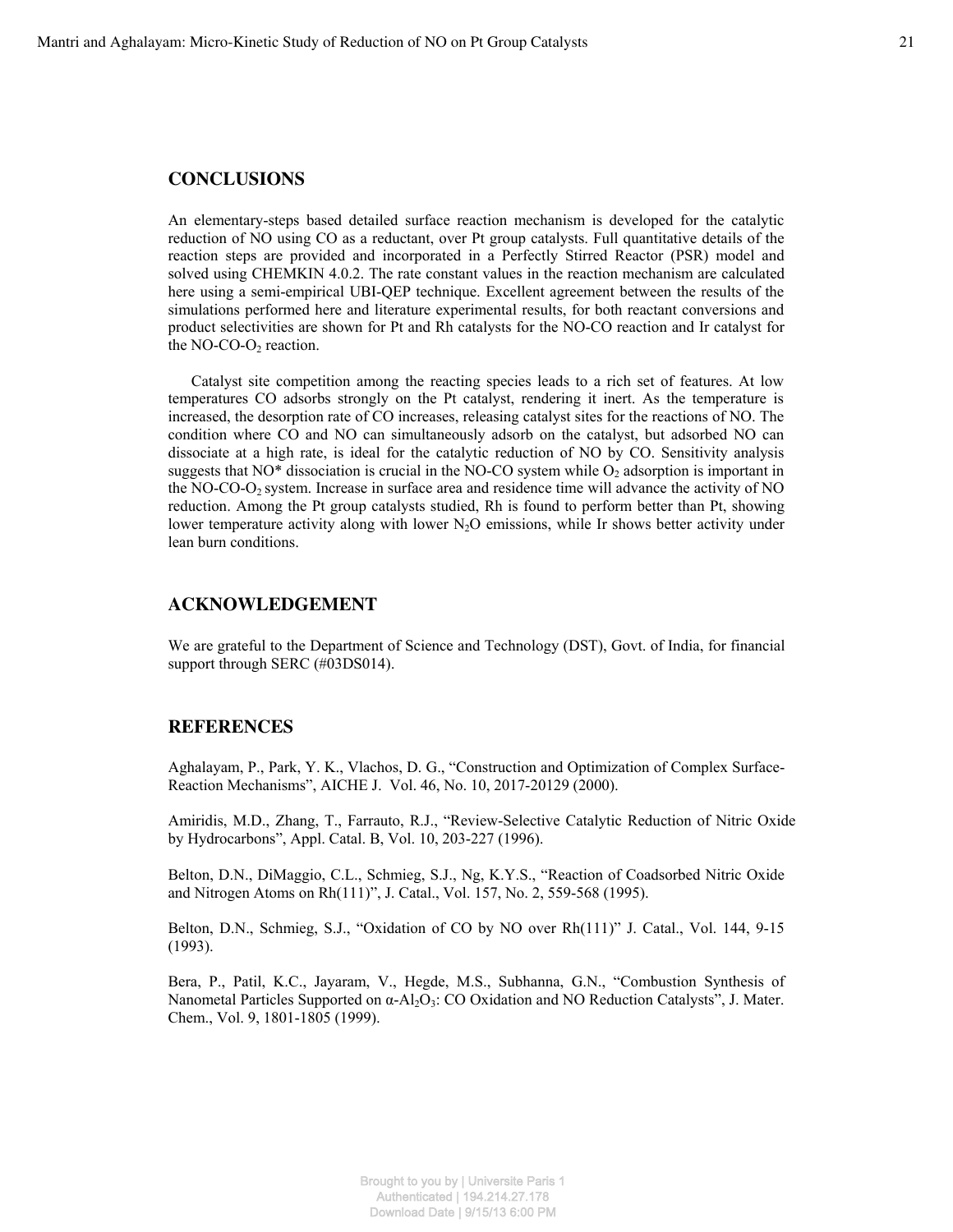Bowker, M., Guo, Q., Joynersurface, R. W., "NO Adsorption on Rh(110)", Surf. Sci., Vol. 257, 33-40 (1999).

Braun, J., Hauber, T., Tobben, H., Zacke, P., Chatterjee, D., Deutschmann, O., Warnatz, J., "Influence of Physical and Chemical Parameters on the Conversion Rate of a Catalytic Converter: A Numerical Study"; SAE 2000-01-0211 (2000).

Burch R., Millington P.J., Walker A.P., "Mechanism of the Selective Reduction of Nitrogen Monoxide on Platinum-based Catalysts in the Presence of Excess Oxygen", Appl. Catal. B, Vol. 4, 65-94 (1994).

Burch, R., Breen, J.P., Meunier, F.C., "A Review of the Selective Reduction of  $NO_x$  with Hydrocarbons under Lean-burn Conditions with Non-zeolitic Oxide and Platinum Group Metal Catalysts", Appl. Catal. B, Vol. 39, 283-303 (2002).

Burghaus, U., Ding, J., Weinberg, W. H., "Effect of Preadsorbed Oxygen on the Adsorption of CO on Ir(110)", Surf. Sci., Vol. 384, L869-L874 (1997).

Chambers, D.C, Angove, E., Noel, W.C., "The Formation and Hydrolysis of Isocyanic Acid during the Reaction of NO, CO, and  $H_2$  Mixtures on Supported Platinum, Palladium, and Rhodium", J. Catal., Vol. 204, No. 1, 11-22 (2001).

Chatterjee, D., Deutschmann, O., Warnatz, J., "Detailed Surface Reaction Mechanism in a Threeway Catalyst", Faraday Discuss., Vol. 119, 371-384 (2001).

CHEMKIN Release 4.0.2, Reaction Design, San Diego, CA (2005).

Cho, B.K., "Mechanistic Importance of Intermediate  $N_2O+$  CO Reaction in Overall NO+CO Reaction System I. Kinetic Analysis", J. Catal. Vol. 138, 255-266 (1992).

Cho, B.K., Shanks, B.H., Bailey, J.E., "Kinetics of NO Reduction by CO over Supported Rhodium Catalysts: Isotopic Cycling Experiments", J. Catal. Vol. 115, No. 2, 486-499 (1989).

Ciambelli, P., Corbo, P., Migliardini, F., "Potentialities and Limitations of Lean de-NOx Catalysts in Reducing Automotive Exhaust Emissions", Catal. Today, Vol. 59, 279-286 (2000).

Crocoll, M., Kureti, S., Weisweiler, W., "Mean Free Modeling of NO Oxidation over Pt/Al2O3 Catalyst under Oxygen Rich Conditions", J. Catal., Vol. 229, 480-489 (2005).

Fink, T., Krischer, K., Imbihl, R., "Kinetic Oscillations in the Pt(100)/ NO+CO System: Bifurcation Analysis", J. Vac. Sci. Technol., Vol. 10, No. 4, 2440-2444 (1992).

Frank, B., Renken, A., "Kinetics and Deactivation of the NO Reduction by CO on Supported Pt Catalysts", Chem. Eng. Technol., Vol. 21, 490-493 (1998).

Fritz, A., Pitchon, V., "The Current State of Research on Automotive Catalysis", Appl. Catal. B, Vol. 13, 1-25 (1997).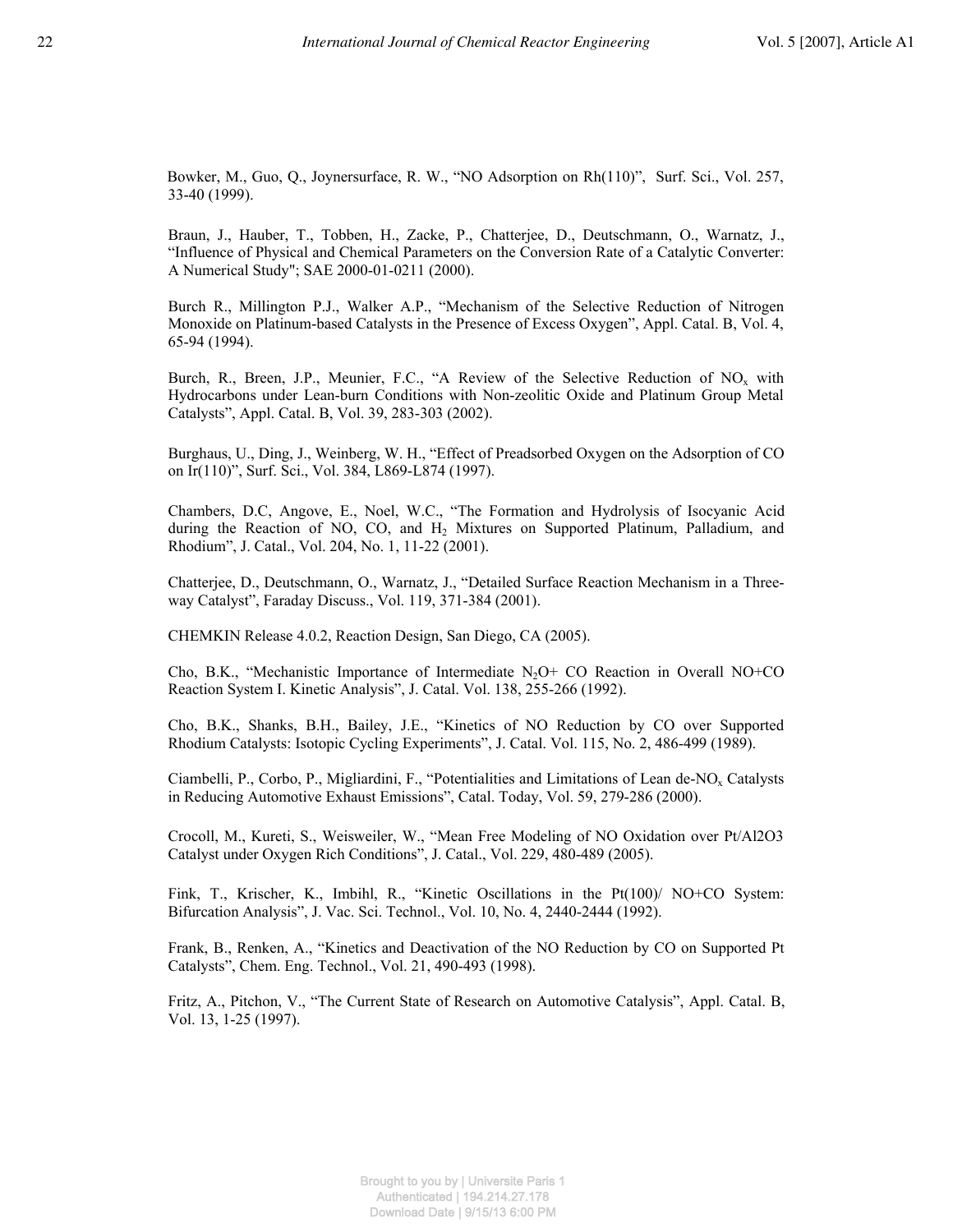Granger, P., Dathy, C., Lecomte, J.J. Leclercq, L., Prigent, M., Mabilon, G., Leclercq, G., "Kinetics of the NO and CO Reaction over Platinum Catalysts: I. Influence of the Support", J. Catal. Vol. 173, 304-314 (1998a).

Granger, P., Delannoy, L., Lecomte. J.J., Dathy, C., Praliaud, H., Leclercq, L., Leclercq, G., "Kinetics of the CO+NO Reaction over Bimetallic Platinum–Rhodium on Alumina: Effect of Ceria Incorporation into Noble Metals", J. Catal., Vol. 207, 202-212 (2002).

Granger, P., Lecomte, J.J., Dathy, C., Leclercq, L., Leclercq, G., "Kinetics of the CO+NO Reaction over Rhodium and Platinum–Rhodium on Alumina: II. Effect of Rh Incorporation to Pt", J. Catal., Vol. 175, 194-203 (1998b).

Granger, P., Malfoy, P., Esteves, P., Leclercq, L., Leclercq, G., "Kinetics of the CO +N2O Reaction over Noble Metals I. Pt/Al<sub>2</sub>O<sub>3</sub>", J. Catal., Vol. 187, 321-331 (1999).

Hahn, T., Lintz, H.G., "The Reaction of Nitrogen Monoxide with Carbon Monoxide in the Presence of Oxygen on Polycrystalline Platinum, Palladium and Rhodium under Knudsen Conditions", Surf. Sci., Vol. 211-212, 1030-1037 (1989).

Haneda, M., Yoshinari, T., Sato, K., Kintaichi, Y., Hamada, H., "Ir/SiO<sub>2</sub> as a Highly Active Catalyst for the Selective Reduction of NO with CO in the Presence of  $O_2$  and  $SO_2$ ", Chem. Comm., 2814-2815 (2003).

Harmsen, J.M.A., Hoebink, J.H.B.J., Schouten, J. C., "NO reduction by CO over Automotive Exhaust Gas Catalysts in Presence of  $O<sub>2</sub>$ ", Catal. Lett., Vol. 71, No.1-2, 81-90 (2001).

Hecker, W.C, Bell, A.T., "Reduction of NO by CO over Silica Supported Rhodium: Infrared and Kinetic Studies", J. Catal., Vol. 84, 200-215 (1983).

Hendershot, R.E., Hansen, R.S., "Reduction of Nitric Oxide with Carbon Monoxide on the Rh(100) Single-crystal Surface", J. Catal., Vol. 98, 150-165 (1986).

Hie, M.J., Chen, H.B. Yi, J., Lin, Y.J., Lin, Y.Z., Wei, G., Liao, D.W., "CO<sub>2</sub>-Reforming of Methane on Transition Metal Surfaces", Surf. Sci., Vol. 417, 82-96 (1998).

Holles, J.H., Switzer, M.A., Davis, R.J., "Influence of Ceria and Lanthana Promoters on the Kinetics of NO and  $N_2O$  Reduction by CO over Alumina-Supported Palladium and Rhodium", J. Catal., Vol. 190, 247-260 (2000).

Ikeda, M., Tago, T., Kishida, M., Wakabayashi, K., "Thermal Stability of Pt Particles of Pt/Al2O<sup>3</sup> Catalysts Prepared using Microemulsion and Catalytic Activity in NO-CO Reaction", Catal. Comm., Vol. 2, 261-267 (2001).

Imbihl, R., Fink, T., Krischer, K., Bifuraction Analysis of the Three-variable Model for the NO+CO Reaction on Pt surfaces", J. Chem. Phys., Vol. 96, No. 8, 6236- 6248 (1992).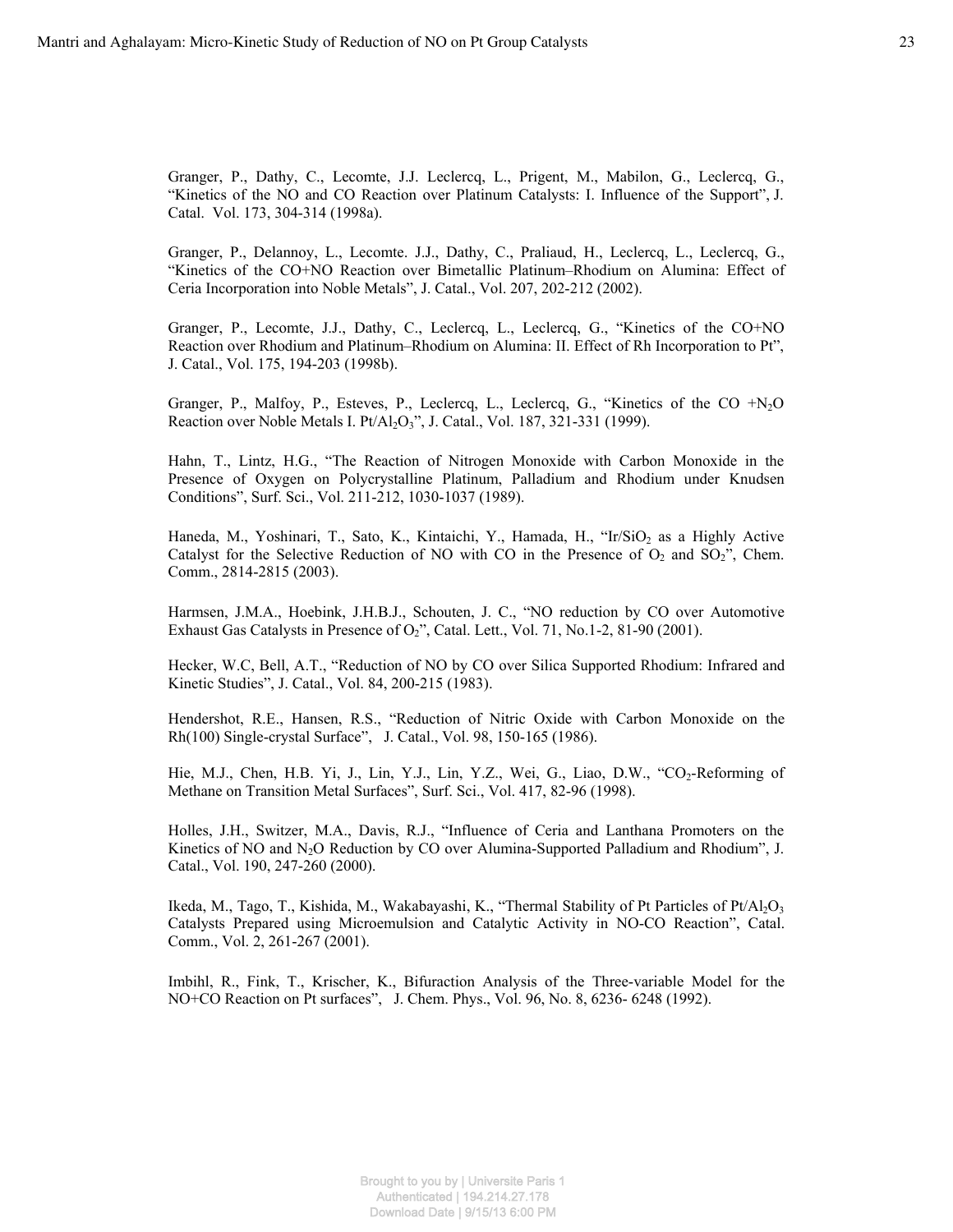Iojoiu, E., Gelin, P., Praliaud, H., Primet, M., "Reduction of NO by Propene over Supported Iridium Catalysts under Lean-burn Conditions: An in situ FTIR Study", Appl. Catal. A, Vol. 263, 39–48 (2004).

Kobylinski, T.P, Taylor, B.W., "The Catalytic Chemistry of Nitric Oxide II Reduction of Nitric Oxide over Noble Metal Catalysts", J. Catal., Vol. 33, 376-384 (1974).

Kondarides, D.I., Chafik, T., Verykois, X.E., "Catalytic Reduction of NO by CO Over Rhodium Catalysts 2. Effect of Oxygen on the Nature, Population, and Reactivity of Surface Species Formed under Reaction Conditions" J. Catal., Vol. 191, 147-164 (2000).

Liu, Z., Jenkins, S.J., King, D.A., "Step-Enhanced Selectivity of NO Reduction on Platinum-Group Metals", J. Am. Chem. Soc., Vol. 125, No. 48, 14660-14661 (2003).

Lorimer, D.A., Bell, A.T., "Reduction of NO by CO over a Silica-supported Platinum Catalyst: Infrared and Kinetic Studies" J. Catal., Vol. 59, 223-238 (1979).

Makeeva, A.G., Kevrekidis, I.G., "Equation-free Multiscale Computations for a Lattice-gas Model: Coarse-grained Bifurcation Analysis of the NO+CO Reaction on Pt(100)", Chem. Eng. Sci., Vol. 59, 1722-1743 (2004).

Mantri, D.B., Aghalayam, P., "Detailed Surface Reaction Mechanism for Reduction of NO by CO" Catal. Today, Vol. 119, 88-93 (2007).

Na-Ranong, D., Aida, T., Niiyama, H., "Application of Periodic Operation to Kinetic Study for NO–CO Reaction over Pt/Al<sub>2</sub>O<sub>3</sub>", Appl. Catal. A, Vol. 234, 103-110 (2002).

Ogura, M., Kawamura, A., Matsukata, M., Kikuchi, E., "Catalytic Activity of Ir for NO-CO Reaction in the Presence of  $SO_2$  and Excess Oxygen", Chem. Lett., 46-47 (2000).

Oh, S.H., Fisher, G.B., Carpenter, J.E., Goodman, D.W., "Comparative Kinetic Studies of CO-O<sup>2</sup> and CO-NO Reaction over Single Crystal and Supported Rhodium Catalysts", J. Catal., Vol. 100, 360-376 (1986).

Ohno, Y., Sarawut, P., Horino, H., Kobal, I., Hiratsuka, A., Matsushima, T., "Product Desorption Dynamics in Explosive  $NO + CO$  reaction on  $Pt(100)$ ", Chem. Phys. Lett., Vol. 373, 161-166 (2003).

Parvulescu, V.I., Grange, P., Delmon, B., "Catalytic Removal of NO", Catal. Today, Vol. 46, No. 4, 233-316 (1998).

Peden, C.H.F., Belton, D.N., Schmieg, S.J., "Structure Sensitive Selectivity of the NO-CO Reaction over Rh(110) and Rh(111)" J. Catal., Vol. 155, No. 2, 204-218 (1995).

Permana, H, Ng, K.Y.S., Peden, C.H.F., Schmieg, S.J., Belton, D.N., "Effect of Pressure on NO Reduction on NO and CO over Rh(111)", J. Phys. Chem., Vol. 99, 1344-14350 (1995).